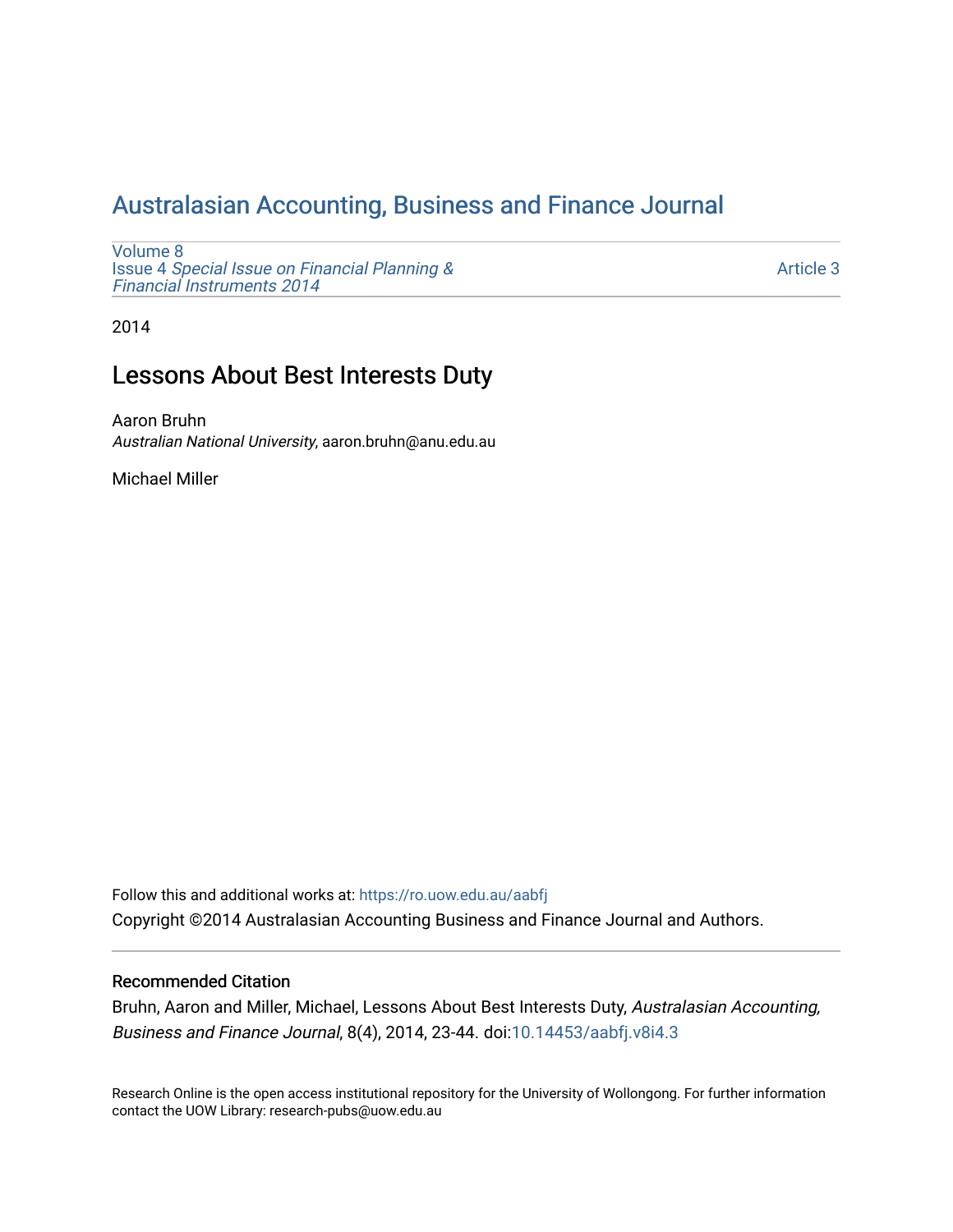## Lessons About Best Interests Duty

#### Abstract

Financial advice is essentially a credence good, whose value is hard to assess. Yet in the Australian context the need for quality advice is growing, with self-sufficiency a growing trend and individuals facing significant complexity in their financial affairs. Recent regulatory proposals and reforms have been offered as a means to provide some comfort for consumers about the quality advice that they might receive, yet the challenge remains about what is meant by 'quality' in this area. By referring to recent high profile collapses, we describe some factors and features that are generally considered as examples of poor quality advice. In this manner, we offer bounds on what quality can be represented by, and outline factors that can be considered by individuals when assessing the quality of any service being offered.

#### Keywords

Best Interests Duty, Financial Planning, Wealth Management, Australia, Regulation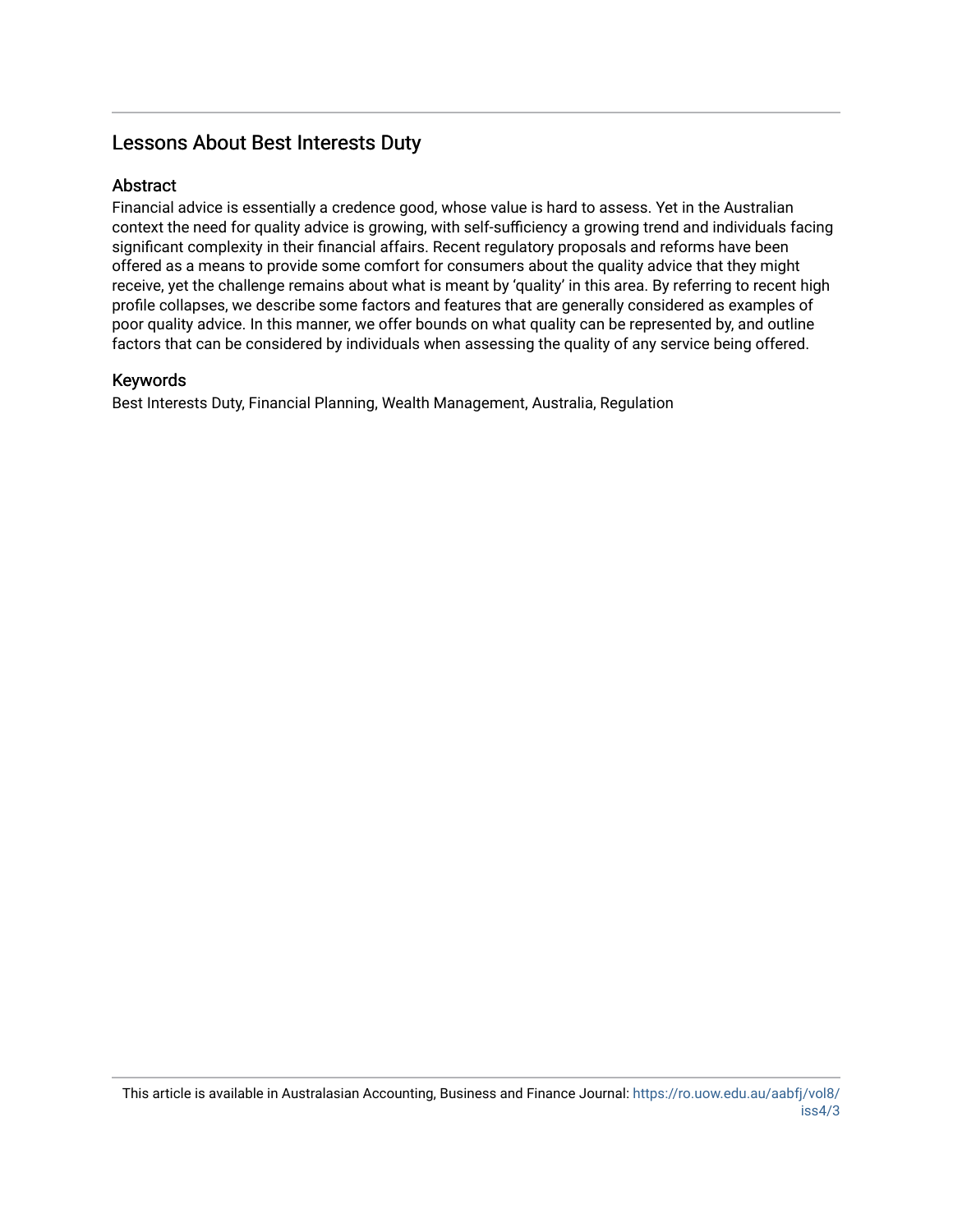

# **Lessons About Best Interests Duty**

**Aaron Bruhn1 Michael Miller2**

## **Abstract**

Financial advice is essentially a credence good, whose value is hard to assess. Yet in the Australian context the need for quality advice is growing, with self-sufficiency a growing trend and individuals facing significant complexity in their financial affairs. Recent regulatory proposals and reforms have been offered as a means to provide some comfort for consumers about the quality advice that they might receive, yet the challenge remains about what is meant by 'quality' in this area. By referring to recent high profile collapses, we describe some factors and features that are generally considered as examples of poor quality advice. In this manner, we offer bounds on what quality can be represented by, and outline factors that can be considered by individuals when assessing the quality of any service being offered.

## **JEL Classification:** G38, D14, D18

**Keywords:** Best Interests Duty, Financial Planning, Wealth Management, Australia, Regulation

<sup>&</sup>lt;sup>1</sup> Australian National University, <u>aaron.bruhn@anu.edu.au</u><br><sup>2</sup> <u>michael@mmillercfp.com</u>.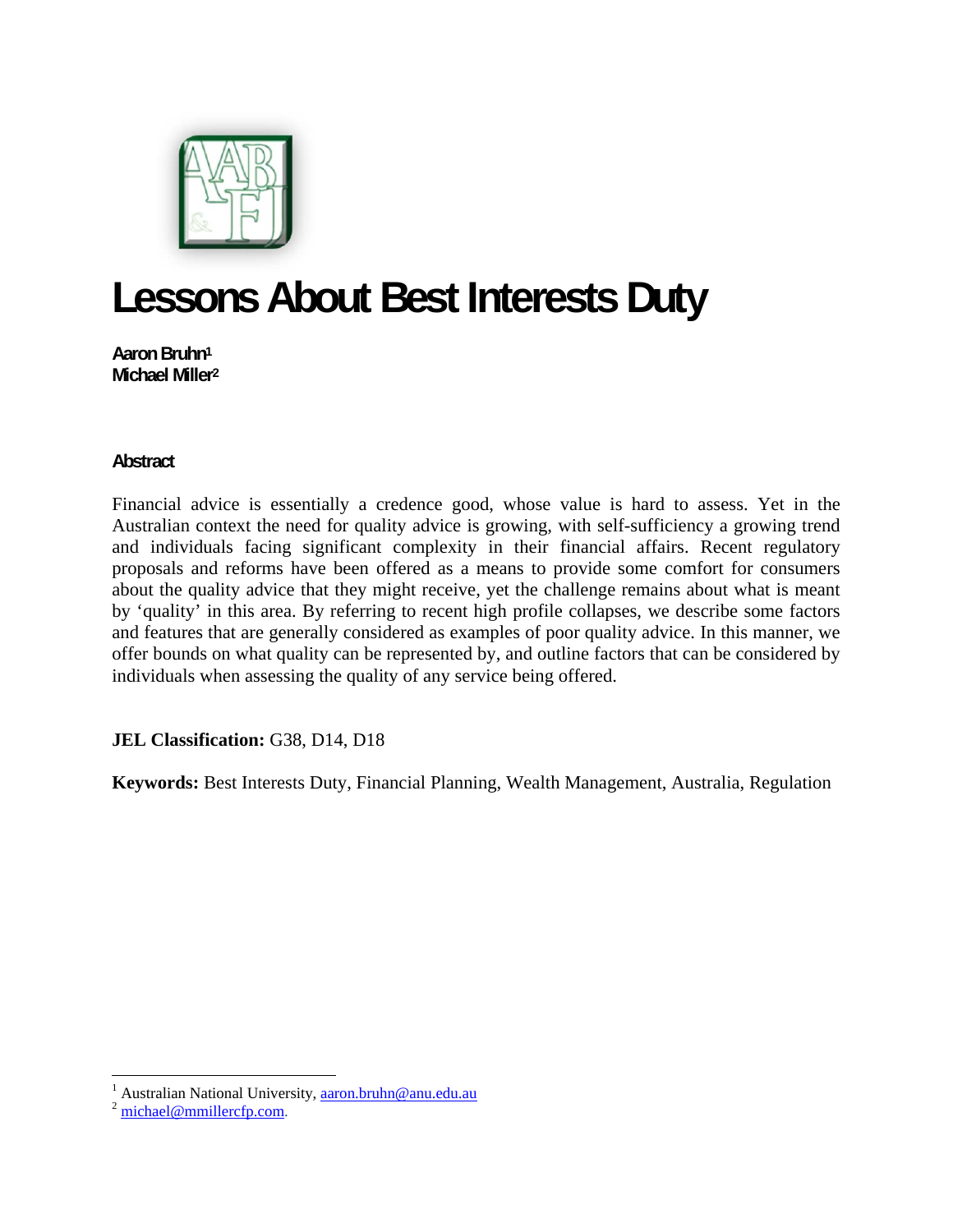## **INTRODUCTION**

Individuals face a number of financial and non-financial risks over their lifetime, especially concerning implications of longevity and adverse health. These risks can be exacerbated by a combination of complex rules and a large number of options for financial wellbeing, low levels of financial literacy, and a growing shift away from government- and employer- provided support towards greater self-sufficiency in retirement.

As such, the need for professional financial advice is apparent for many individuals. However, recent cases have highlighted the high levels of distrust that many people have in the delivery of such professional advice, complicating the provision of financial wellbeing further for those who would otherwise benefit from informed and impartial advice.

Recent regulatory proposals and debate have centred on various aspects of what constitutes 'good' advice, couched in terms of a 'best-interests' duty from the adviser to the customer. However, financial advice is essentially a credence good whose value is hard to assess, which presents a real challenge in being able to determine what is meant by 'quality' and 'best interests' in terms of advice.

By referring to recent events and in particular the high profile collapse of Storm Financial, we describe in this paper some features that are generally considered as examples of poor quality advice. We use a qualitative methodology, based on data sourced from a Parliamentary Inquiry, as well as interviews with ex-Storm advisers and investors. In doing so we offer bounds on what quality can be represented by, and outline factors that can be considered by individuals when assessing the quality of any advice being offered.

## **THE CONTEXT OF FINANCIAL PROVISION IN AUSTRALIA**

In this section we outline the main features of the Australian system of financial provision, particularly in regard to saving and living throughout retirement. We begin with an overview of the 'system of pillars' of retirement saving, and then discuss the issues of complexity, the trend to self-sufficiency, and the importance of and shortfalls in financial literacy.

#### *A system of pillars*

Financial security in Australia, in the context of savings and provision over a lifetime and particularly for retirement, is essentially built on a system of 'pillars'. The first of these is an age pension, which is subject to two means tests – one based on assets, the other based on income. The pension payment is at the rate which is the lower that results from each of these two tests, with the full age pension rate generally accepted to be close to a rate that could provide for a modest lifestyle (RWA 2012). A second pillar is a mandatory retirement savings scheme, paid as employer contributions that are currently a minimum of 9.5% of salary. Pillar three consists of voluntary and private savings, with any contributions at the discretion of individuals, and/or employers. Via the use of advantageous tax breaks, there is strong encouragement for these extra savings to be allocated into superannuation accounts (Taylor and Wagland 2011).

Alongside the growth of superannuation savings arising from the SG has been the decline in employer-sponsored defined benefit (DB) schemes. In contrast to DB schemes, the SG is primarily a defined contribution (DC) system, which specifies the level of contributions made to an individual's superannuation fund(s). Investment choices reside with the individual and with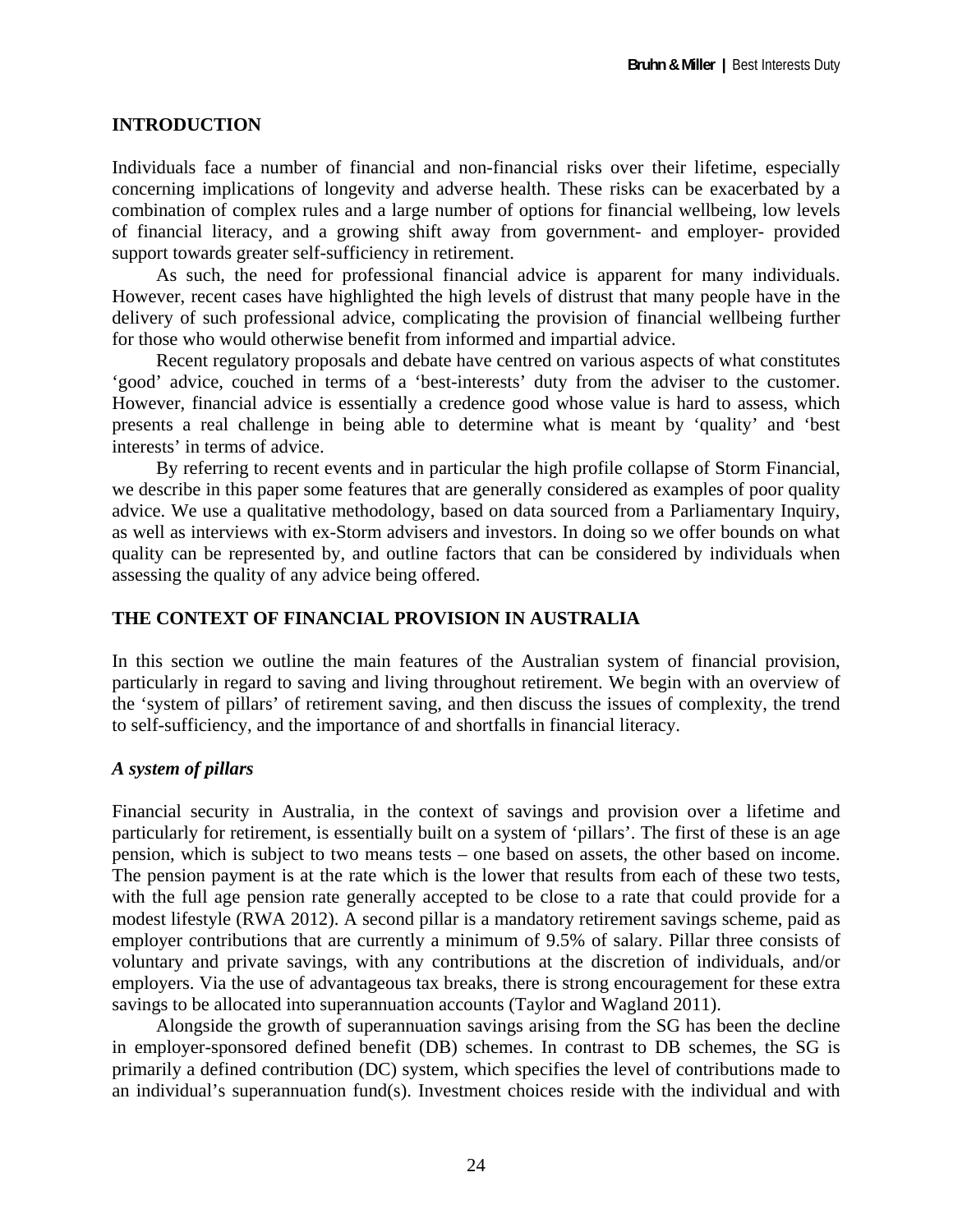no pensionable income being specified, the 'sufficiency' of a DC scheme in terms of retirement income is not a responsibility of sponsors.

#### *Complexity, choice and self-sufficiency*

The Australian financial system is considered to be very complex, due to many factors relating to tax; changes and choices within superannuation and its interaction with the other pillars; insurance options and platforms<sup>3</sup>; the structuring of debt arrangements<sup>4</sup>; and aged care provision which depends on factors such as assets, income, and the required standard of care (Chardon 2011, McKee 2010, RWA 2012). Such complexity is also prevalent in other countries, and is given much attention by various commentators (for example, Bodie et al. 2008, MacDonald et al. 2011, Warren 2006).

The fact that various aspects of the pillars and their interaction have changed over time and/or have been signalled that they may change in the future complicates the picture further<sup>5</sup>. Of particular interest is the requirement for individuals to be actively involved in making a range of choices for their financial wellbeing. In DC schemes choices must be made concerning fund and investment allocations whilst saving, as well as how to manage and utilise these savings whilst in retirement (Beshears et al. 2011, Bodie et al. 2008, Gallery et al. 2011, MacDonald et al. 2011). The availability of choice for individuals is considered effective only if individuals appreciate and can make appropriate investment and risk-related decisions (Bateman et al. 2010; 2011a), as much more risk now has to be absorbed at an individual rather than collective level (Warren 2006).

A consequence is the need for individuals to now be far more self-sufficient for their overall financial wellbeing, particularly in Australia (Smith 2009). This does not just apply to how and through what mechanisms an individual can save for retirement **-** though this is clearly important – but the more encompassing issue is how they provide for their requirements over an *entire* lifetime. This is more an issue of smoothing one's income earned whilst working, and indeed, is the central question of life-cycle finance (Siegel 2008). It infers a lifetime of responsibility on the individual for decisions relating to all of saving, investing, and spending (Bodie et al. 2008, Lusardi and Mitchell 2011).

#### *Financial literacy*

 $\overline{a}$ 

One definition of financial literacy is 'the ability to make informed judgments and to take effective decisions regarding the use and management of money' (ASIC 2003), which requires an individual to make decisions and modify their behaviours in a way that is financially advantageous to them (Chardon 2011). This includes planning over longer rather than shorter time periods (Campbell 2006), making appropriate choices regarding superannuation funds and investment options (Gallery et al. 2011), having a working appreciation of the time value of

 $3$  The primary options in terms of personal coverage concern life, total and permanent disablement, trauma, income protection cover, health and general insurances, with some life insurances available within as well as outside of superannuation.

<sup>&</sup>lt;sup>4</sup> This includes house, car, investment, and personal loans, credit cards, and other consumer purchase arrangements such as hire purchase.

 $<sup>5</sup>$  For example, the age of eligibility for the Age Pension is to increase to 67 progressively from 2017, and this itself</sup> will be reviewed again in 2023 (RWA 2012).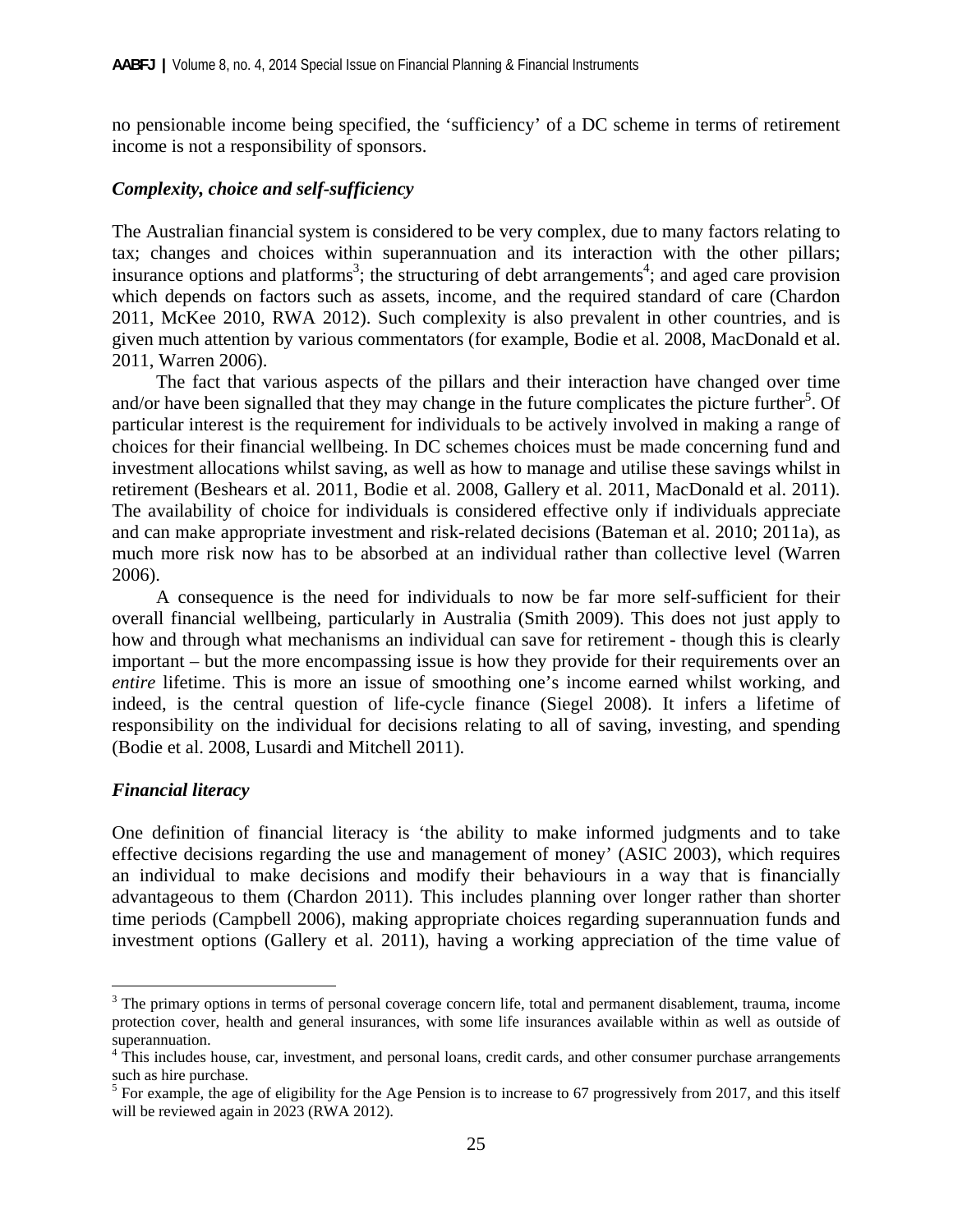money, and appreciating the advantages of risk pooling mechanisms such as with insurance (Fear 2008).

What is apparent is that despite today's world of financial choice, complexity and selfreliance, levels of financial literacy are generally considered to be low, given the responsibility that individuals must bear (Iannicola and Parker 2010, Widdowson and Hailwood  $2007$ <sup>6</sup>. It is specifically in the area of risk where a lack of financial literacy is particularly apparent (Bateman et al. 2011b, Lusardi and Mitchell 2011, Smith 2009).

Whilst many researchers, policymakers, industry commentators and the industry itself may bemoan a general lack of financial literacy, perhaps it is not surprising that such levels of financial literacy exist. One reason is that although people have familiarity with money, there are limitations to what can be learned from one's own financial experiences. This is because each person only goes through each life stage once, and when decisions relate to a long term horizon it is often difficult to assess the worth or otherwise of such decisions. Furthermore, what is available to individuals in terms of financial products and options can rapidly change, meaning that previously acquired knowledge can be quickly out of date. As such, many individuals are not likely to ever attain critical levels of financial literacy (Beshears et al. 2011) and many individuals are essentially 'involuntary' investors, who are being asked to make important decisions in areas for which many have no experience or indeed interest in (Gallery et al. 2011).

A second factor concerns a lack of willingness to engage with such decisions. In the face of much choice and complexity, individuals can simply avoid an issue altogether, or simply revert to default options because that requires less effort. An example of avoidance is that many Australian baby boomers conduct little planning for retirement in addition to minimum SG contributions (Hunter et al. 2007). This avoidance of longer term plans for retirement needs is also reflected in other findings (Collins 2010; Iannicola and Parker 2010).

Also of interest are the actual behaviours and influences that emerge when individuals have to make financial decisions. The conventions of economic theory have been to assume that individuals make decisions to maximise their utility, based on a trade-off between risk and return. Yet from behavioural research it seems that individuals apply differing levels of importance to potential gains and losses, which themselves differ depending on their assessed likelihood (Bateman et al. 2010, Kahneman and Tversky 1979, Weber et al. 2011). Many other behavioural insights have been suggested since Kahneman and Tversky's (1979) groundbreaking paper in this field, including confirmation bias, and resorting to heuristics or simple rules of thumb when faced with complex choices.

#### **THE ROLE OF ADVICE**

1

It is apparent then that many individuals may not make good financial decisions if left to their own means (Mullainathan et al. 2012), particularly given the complexity that prevails today (RWA 2012). As such, many individuals seek help for various aspects of their financial affairs. The obvious point of call for assistance is professional advisers, but there are also a number of non-professional sources. These are discussed below.

<sup>&</sup>lt;sup>6</sup> Major financial literacy surveys in Australia include a 2007 telephone survey of 7,500 Australians conducted on behalf of the Financial Literacy Foundation (FLF), and four surveys conducted on behalf of the ANZ (2002, 2005, 2008, 2011).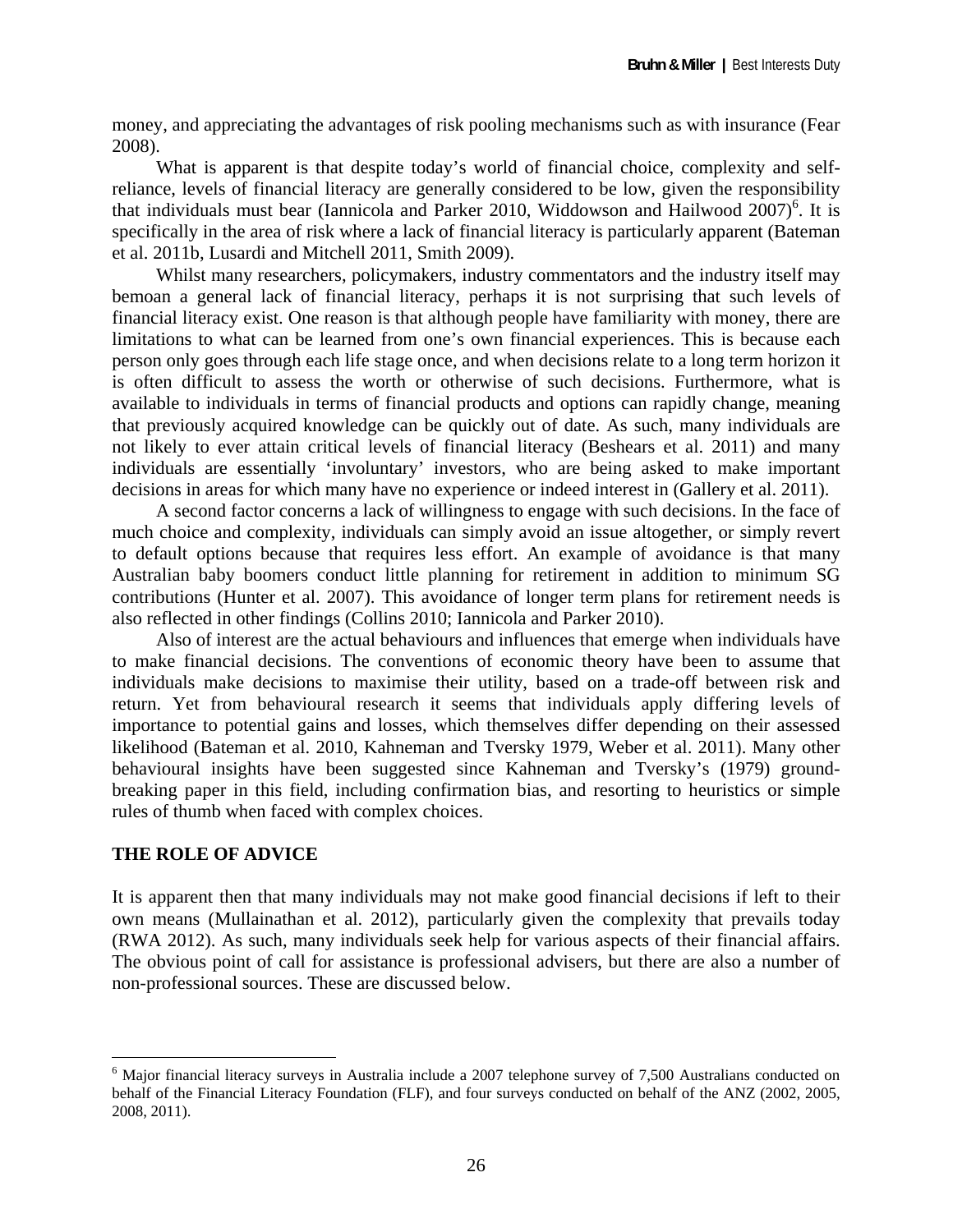#### *Non-professional sources of advice*<sup>7</sup>

People often utilise multiple non-professional sources of information to help with their financial decision-making (ANZ 2008). Those originating from social interactions can include family members, friends, work colleagues, and other peers.

Sources from more personal-oriented investigations can include media (such as the opinions of finance experts in newspapers, magazines, radio and television), publications directly from the finance industry, books, and government publications. Many sources such as the Product Disclosure Statements (PDS) of superannuation funds may be quite specific to a particular issue.

A further source which has grown in significance in recent years is the internet. Investors can now have much information as promptly as industry professionals, they can enter financial transactions independently of a professional if they choose to, and it can be done more cheaply than before (Smith 2009).

Although the range and variety of non-professional sources plays an important role and in some cases may be helpful, there are also risks. The first of these is that these sources may not in fact be providing appropriate advice. Indeed, if an individual has not been able to work out the advantages and disadvantages of certain decisions for themselves, relying on others who themselves may not have done so simply exacerbates the problem. In this sense the impact of peers may be as much a hindrance as a help.

Generational differences are also likely to be influential, with what was good advice twenty years not necessarily the case today. The use of the internet as a research tool can exacerbate these risks, where additional financial information can lead to individuals becoming over-confident, thinking they have greater knowledge than what they actually do have. This can lead to other apparent biases such as optimism and in particular, an illusion of control (Smith 2009).

A further risk relates to the uniqueness of each individual, with levels of family support, attitudes to risk, testamentary intent, belief(s) and attitudes towards retirement differing between individuals (McKee 2010). And, although some non-professional sources may provide specific guidance for specific issues, such advice is unlikely to be individualised for someone's particular circumstances (Iannicola and Parker 2011).

#### *Professional advice*

 $\overline{a}$ 

The Australian Financial Planning Association (FPA Australia) describes financial planning as 'developing strategies to help you manage your financial affairs and meet your life goals'<sup>8</sup>. This is essentially an interaction of goals (such as retirement) and beliefs (such as perceptions of money), with multiple functions required of a financial adviser in order to provide such a service. According to Kliplin (2010), an adviser should provide strategic advice<sup>9</sup>, tactical advice<sup>10</sup>, an

<sup>&</sup>lt;sup>7</sup> References for this discussion include: FLF 2008, Gallery et al. 2011, Iannicola and Parker 2011, McAlexander and Scammon 1988, Mullainathan et al. 2012, Ntalianis and Wise 2011.

<sup>8</sup> http://www.fpa.asn.au/default.asp?action=article&ID=22724, accessed 22 March 2013. 9

<sup>&</sup>lt;sup>9</sup> Coaching and guiding individuals through various life changes.

 $10$  Expertise on insurance, investments and superannuation, as part of an individualised plan.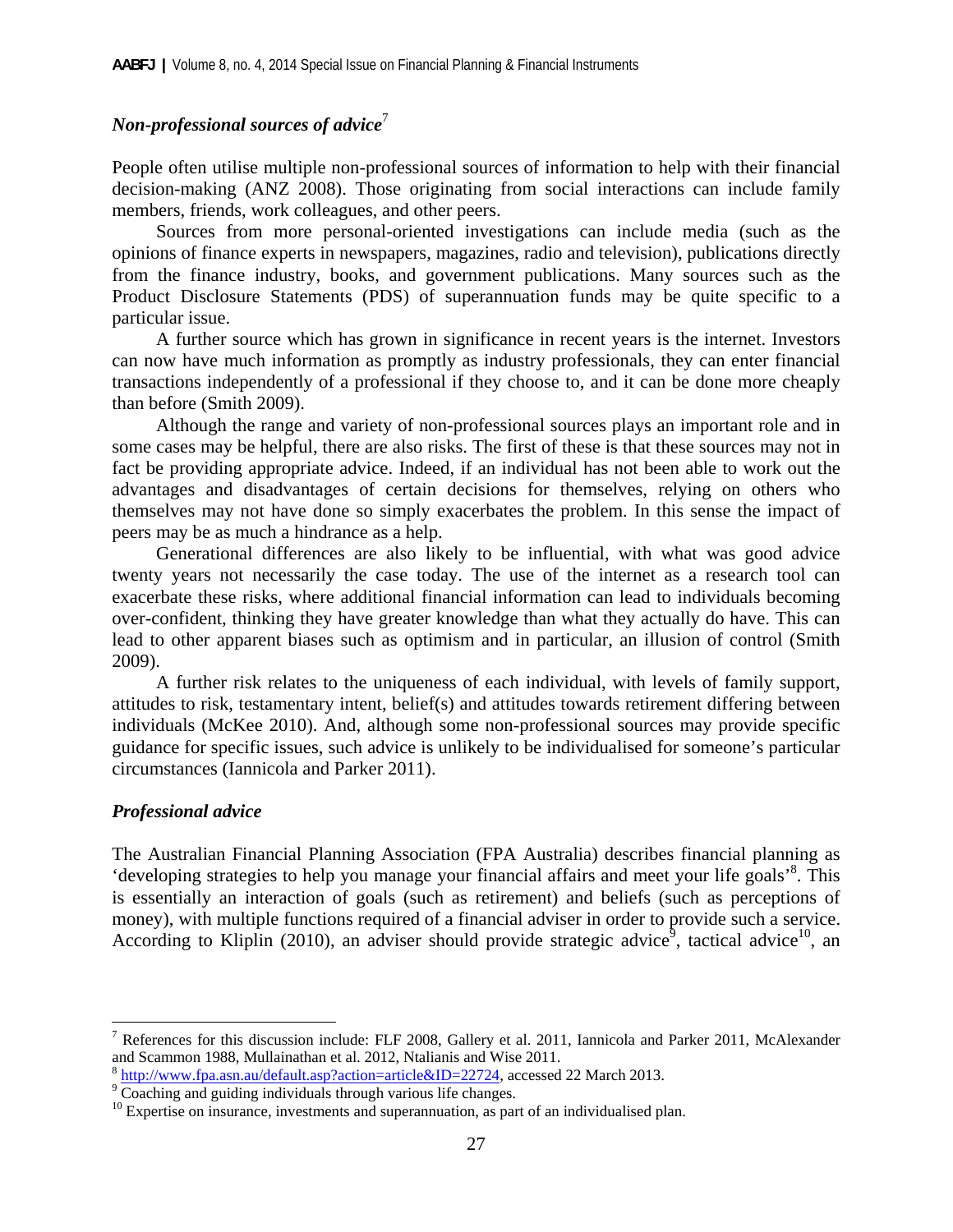implementation of decisions made, and then help keep individuals on track to achieve their financial goals. Similar functions are suggested by others $^{11}$ .

Financial planning is a relatively new profession, emerging from origins in life insurance sales, and some services offered by accountants, lawyers, and investment brokers (Cowen et al. 2011, Hunt et al. 2011, Santacruz 2011). From such relatively narrow specialties it continues to morph into a distinct service, though debate exists as to whether it is truly a 'profession' (Cowen et al. 2011, Murphy and Watts 2009).

A range of non-pecuniary benefits are associated with financial advice, and these are considered as important as any other benefits that might accrue to the customer (Collins 2010, Hunt et al. 2011, McKee 2010, RWA 2008). If an adviser operates as a financial coach to help the customer be aware and enabled to set specific goals and have an associated plan, then this can provide peace of mind (Kliplin 2010). If done realistically and comprehensively, this can provide the customer a degree of control as well as financial protection against unforeseen events, such as death or disability (RWA 2008). As such, those using financial advisers may be more engaged with their finances, allowing them to make informed decisions and willingly take responsibility for those decisions – in other words, empowering the client (Hunt et al. 2011, Kliplin 2010).

#### *The difficulty of assessing value*

 $\overline{a}$ 

Financial advice, however, is essentially a credence good with its quality being hard to assess (Bluethgen et al. 2008). This is also exacerbated by the complexity of the underlying issues that financial advice pertains to (FSA 2009). One major issue in discussing the quality of advice is the temporal nature of outcomes arising from that advice. The long term implications of financial decisions are significant and given the associated aspect of risk, this can mean that a focus on short term financial benefits can be inappropriate (Collins 2010). However, this itself opens up a number of issues.

Very poor advice and decisions can certainly lead to significant losses and poor outcomes in the short term, and these should not merely be waved away due to a fallback on 'it is the long term that matters'. And, it can also lead to spurious claims about the effectiveness of advice and quality of decisions, notably due to the cherry-picking of convenient data<sup>12</sup>. But, it is also the case that even when high quality advice may have been given, there may not necessarily be evidence in the short term of the quality of that advice. Whether it is the purchase of a product whose quality is not immediately obvious, or if advice is given to forego current consumption, it

<sup>&</sup>lt;sup>11</sup> Financial planning occurs through "thorough collection and impartial analysis of information on the factual and affective dimensions of a person's or family's total financial situation; the identification of needs and the establishment of specific financial objectives; and the formulation, implementation, and continuous monitoring of a comprehensive financial plan to achieve them" (Johnson 1983, cited in McAlexander and Scammon 1988, p.185).

 $12$  For example, "it would not be unreasonable for many intelligent people... to believe there are very few financial professionals who lose. With so many possible measures of performance, it is difficult not to find one that looks good… (we were) presented with the record of a noted investment professional which showed below-average performance over the past 1, 5, and 10 years. Performance over the past 15 years, however, was above average. This was described as being noteworthy evidence that the professional was not interested in quick results but was investing for the long term" (Allen et al. 2000, p.429).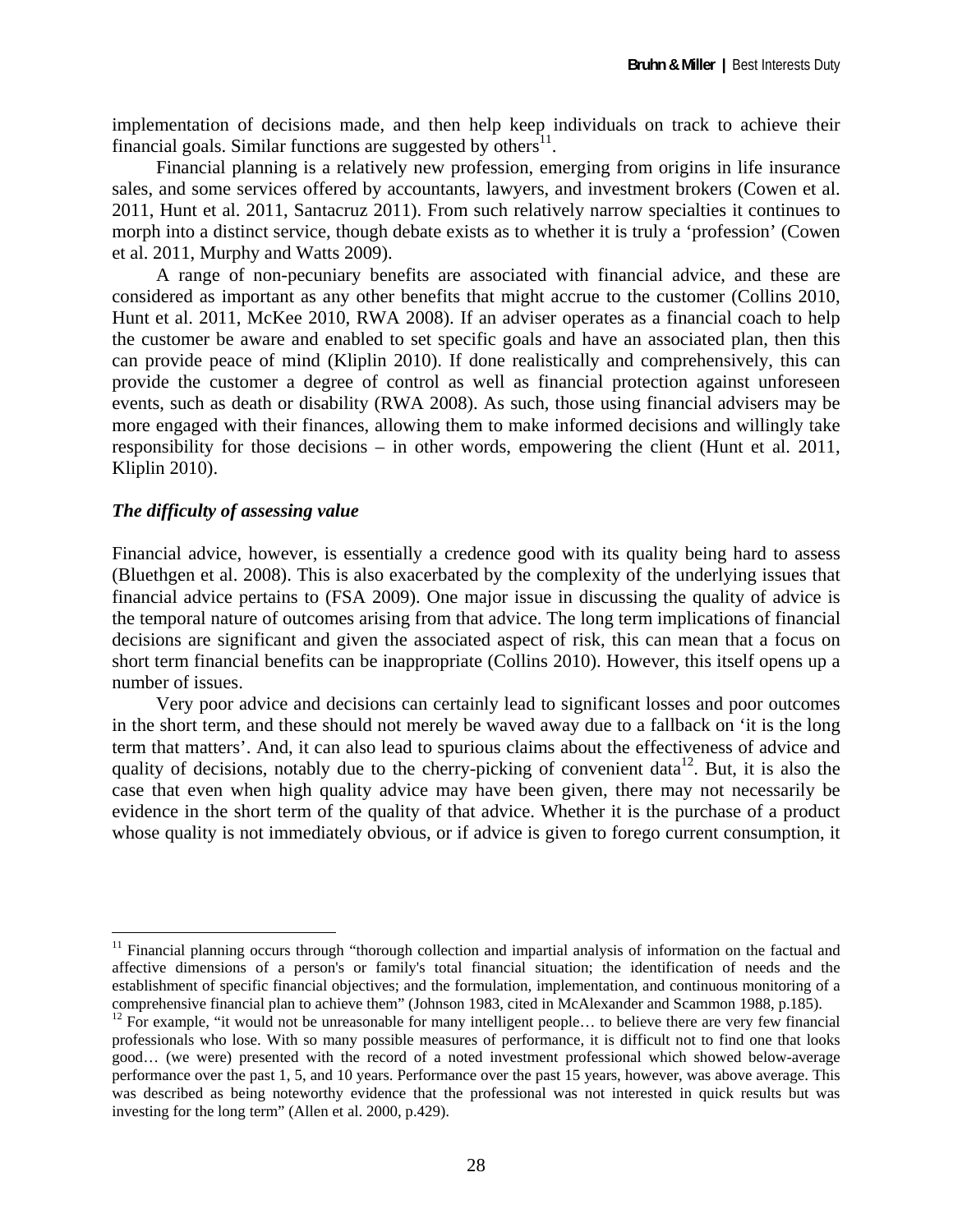can be difficult for the consumer to assess whether advice is sound within short time frames (Iannicola and Parker  $2011$ )<sup>13</sup>.

The nature of financial outcomes also means that the results of advice are necessarily ones of probability, not certainty. In the context of institutional portfolios, Hedberg (1973) humorously points out that quality measured solely by a single result involves uncertainty "in a field where chance can, for a time, make a hero out of a fool, or a goat out of a conscientious analyst" (p.24). In other words, sometimes given advice may work out well, and sometimes it may not.

Another issue concerns the nature of 'product' versus 'strategic' advice, which is given significant attention by the Australian Securities and Investments Commission (ASIC 2014). Strategic advice considers broad requirements like the required level of retirement savings, sensible borrowing levels, investment risk appetite and appropriate amounts of insurance, separate to any recommendation for which product would be appropriate to implement the strategy. ASIC's view is that there is often an imbalance between the priority given to financial product advice, compared to strategic advice, as indicated in their significant review of retail life insurance advice (ASIC 2014). For many consumers, it is possible that there is not any obvious delineation between 'product' and 'strategic' advice.

Hence there are many difficulties when assessing the quality of financial advice, and it generally has to involve a qualitative judgement (Weatherhead 2009). As such, this means that the value of financial advice can be relatively intangible to some consumers<sup>14</sup>, and can be complicated further when determined by a consumer's own subjective judgement<sup>15</sup>.

#### **FOFA AND 'BEST INTERESTS' DUTY**

1

Following the collapse of multiple financial entities over 2006-2009 in Australia, an Inquiry was launched by the Parliamentary Joint Committee on Corporations and Financial Services (henceforth referred to as the PJCI). The findings of the PJCI were released in November 2009, with 11 key recommendations that touched on issues of regulation, training, education, professional standards, and adviser remuneration. Following these recommendations, a range of reforms (Future of Financial Advice (FOFA) reforms) for the financial planning industry were promulgated and then confirmed by the Australian government. Three key reforms included:

- $\triangleright$  The banning of commissions to all but risk-only insurance products;
- $\triangleright$  A requirement for advisers to get clients to opt-in (renew) their advice agreement every two years; and
- $\triangleright$  A statutory fiduciary duty for financial advisers to act in the 'best interests' of their clients (Commonwealth of Australia 2011).

The response from the financial services industry was mixed, with concerns about some reforms being cumbersome, unnecessary, increasing the compliance burden, and having a bias

<sup>&</sup>lt;sup>13</sup> "Financial advice is not like hiring a plumber, in which the immediate and concrete benefit of the service is a fixed sink… the benefits of financial advice are delayed" (Iannicola and Parker 2010).

 $14$  "If clients can touch it, feel it or see it, they know exactly what they're buying... but in professional advisory services, you never have the advantage of allowing the client to 'kick the tyres' the way sellers of products do" (Wijetllake 2012, p.24).

<sup>&</sup>lt;sup>15</sup> As an additional analogy, with professions such as medicine there is good practice which nevertheless can result in undesirable outcomes, but there is also practice which can be professionally negligent. In financial affairs, it may not be straightforward for a disgruntled client to differentiate between the two.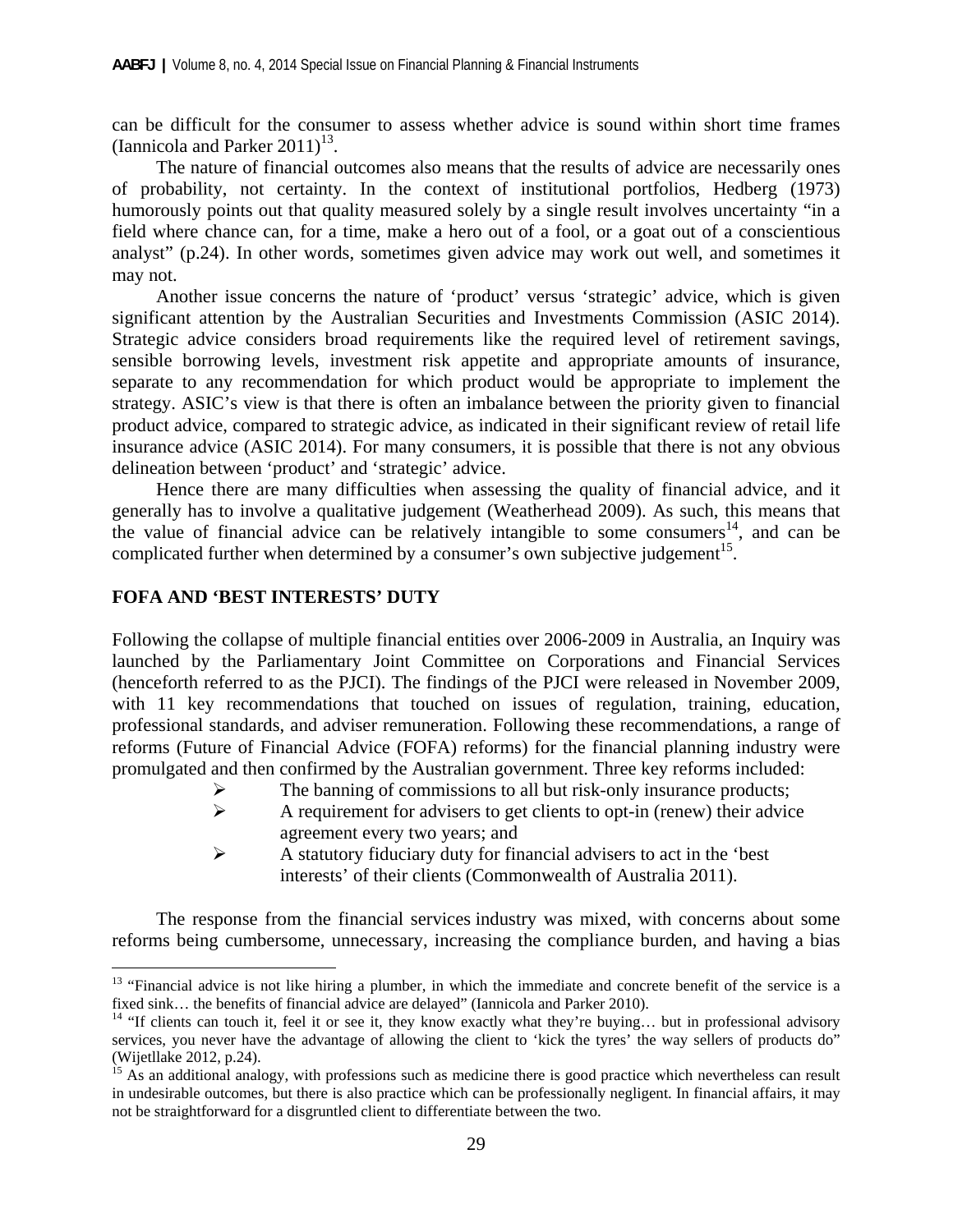towards some segments of the industry (RiskInfo 2011). Although the Institute of Chartered Accountants in Australia agreed that the reforms will help remove conflicts of interest and improve the overall quality of financial advisory services, it also cautioned that the reforms had limitations (ICAA 2010). It called for a focus on the key drivers of quality in the context of financial advice, including higher education standards, the incorporation of practical and ethical components within such education, and importantly, "an overarching culture of operating in the public interest" (ICAA 2010).

#### **What is 'best-interests'?**

Having a 'best interests' duty is complicated by the combination of factors discussed to date. Where the quality of advice itself is hard to assess, the financial literacy of investors themselves is not especially cognizant of risk, and the financial landscape in Australia is complex, then knowing what 'best interests' is represented by is not a straightforward task.

One starting point is to consider guidance under recent regulatory settings, most obviously through the Corporations Act (2001) (Commonwealth of Australia 2001) and the Financial Services Reform Act (2001) (FSR) (Commonwealth of Australia 2005). Under the FSR, minimal regulatory intervention is seen as an appropriate approach to strike a balance between consumer protection and the capacity for markets to deliver innovation and efficiency. As such, risks exist for the customer because they can choose product(s) which are unsuitable for their circumstances, including those with features that they may know little about or are not in a position to manage effectively. Where personal financial advice has been given, the requirements and indeed obligations on the adviser boiled down to three key elements, that were expressed in the Corporations Act (2001), s945A(1). These were to:

- Understand the customer's relevant personal circumstances in relation to the advice being given;
- Give careful consideration to whether the advice is reasonable in all of the circumstances obtained above; and
- Ensure that the advice is appropriate to the customer, given those circumstances.

In other words, an adviser had to know their customer, know their product, and ensure that the product was appropriate for that customer. Such advice had to be 'reasonable' and appropriate, and it provided an obligation on the adviser to specify advice specific for the particular customer. Nevertheless, 'appropriate' is not necessarily synonymous with 'best interests', with the latter intended to be a stronger requirement. Indeed, 'best interests' is described as requiring a financial planner to act in the best interest of the client in relation to the advice (FPA 2013), rather than the less stringent test of reasonableness that previously applied.

The original FOFA reforms incorporated into the Corporations Act a series of steps that when followed, intended to show that the best interests test had been met (Corporations Act 2001  $s961B(2)(a)-(g)$ ). Subsequent reforms to the provisions by the Coalition Government removed  $s961B(2)(g)$  from the Corporations Act, which was a broader clause focusing less on process than the previous steps. There has been considerable debate amongst industry groups, practitioners and the legal community as to whether the removal of  $s961B(2)(g)$  results in a lower level of protection to consumers. Some groups argue there is no practical impact (Holley 2014, Stewart 2014), whereas others describe its removal as leaving only a checklist-based process that weakens consumer protections (ISA 2014). Indeed, ISA (2014) highlights that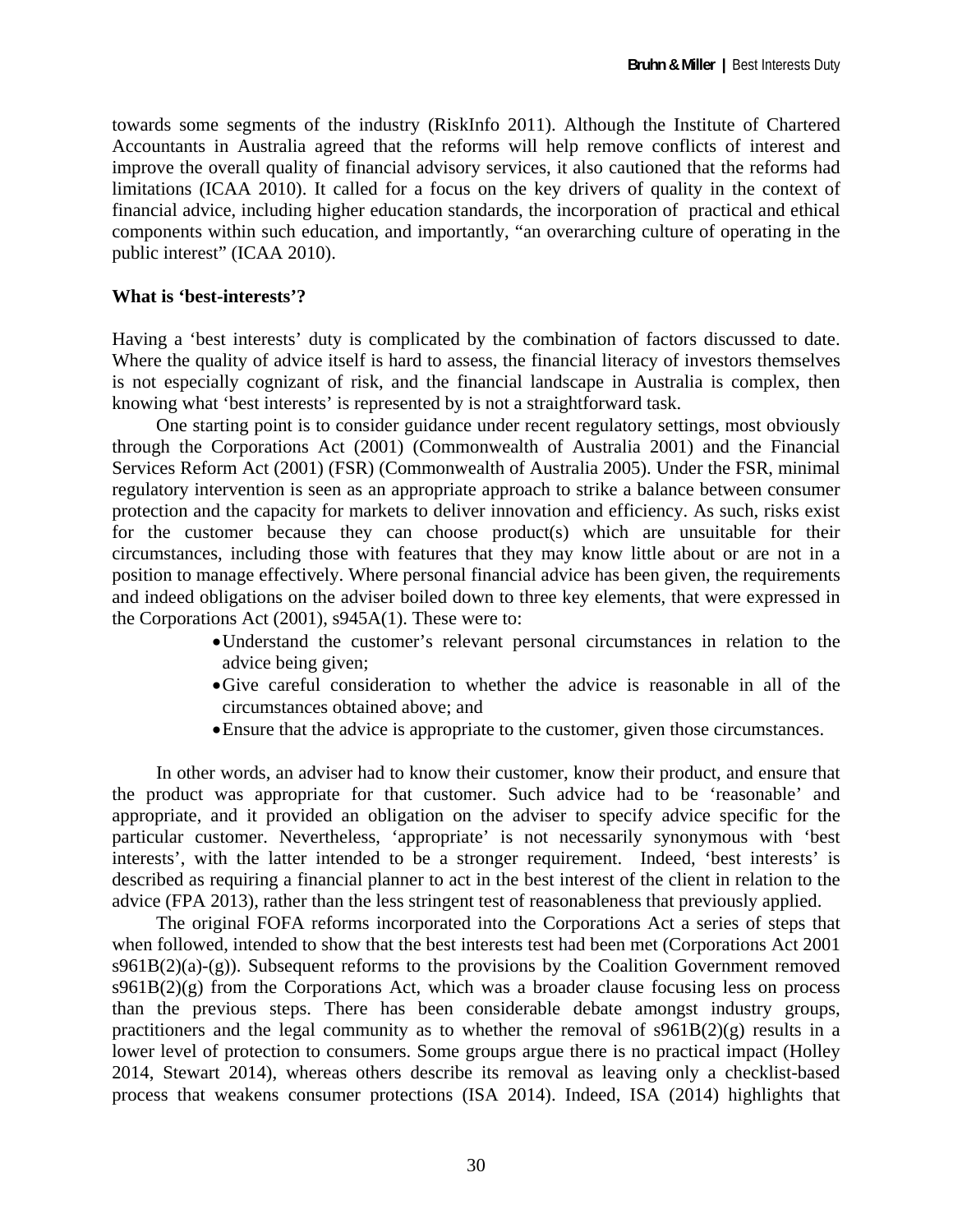although the remaining subsections (a) to (f) are important, they "do not even mention a client's best interests", and "fall well short of requiring advice in the client's best interests" (p.21).

## **METHODOLOGICAL OVERVIEW**

It can be difficult then to establish what is truly meant and ultimately intended by 'best interests'. What we offer is to highlight features of advice arising from a specific case study (Storm Financial), which indicates what is not meant by 'best interests'. In this manner, we suggest that there are at least bounds on what 'best interests' could be seen to be, which serves as a signpost as to the expectation of financial advice given under the FOFA reforms.

#### *Storm Financial*

Queensland-based Storm Financial was a financial advice company which collapsed suddenly in late 2008 / early 2009. The losses for its 14,000 investors were significant, with total reportedly in the region of \$3 billion (St. John 2011)<sup>16</sup>. Storm's investment model required investors to source funds from superannuation, the sale of personal assets, other savings, and new mortgages against the home. Against the accumulation of all of these an additional margin loan was often also taken, with this strategy to both mortgage the home and take out an additional margin loan referred to as 'double gearing' or 'leverage on leverage' (Ferris 2011, Smith 2009). The margin loans were usually provided by Macquarie Bank or subsidiaries of the Commonwealth Banks of Australia (CBA) (Barry 2009, Ferris 2011). All subsequent funds arising were then available for investment into an equity-based index fund. Over time investors were encouraged to increase the absolute size of their investment, in line with growth in the equity investment and house values (Barry 2009). Investors were mainly retirees, or those close to retirement. As such and given the leverage involved, many investors lost not only their investments but also their homes and entire life savings, and many were also left with large debts in the form of home mortgages and/or loans to providers of margin loans.

#### *Data and methodological overview*

 $\overline{a}$ 

We make use of the significant qualitative data that is available concerning the collapse of Storm, as an informative case study. As part of the PJCI there were numerous submissions, public hearings and public commentary made on the circumstances and lessons of the collapse. We also sourced 13 individual participants (a participant is either an individual or a couple) who were Storm investors, and 2 ex-Storm advisers, for personal interviews which took place over 2011 – 2012. Through presentations and some publicity amongst other investors, we also received additional correspondence throughout this research, providing another insightful data source. A summary of the data used as part of this research is given below.

 $16$  The exact figure is disputed, with ASIC (2012) claiming that "the total loss suffered by all investors who borrowed monies from financiers to invest through Storm to be approximately \$832 million…ASIC does not know of any reliable source for the \$3 billion loss figure".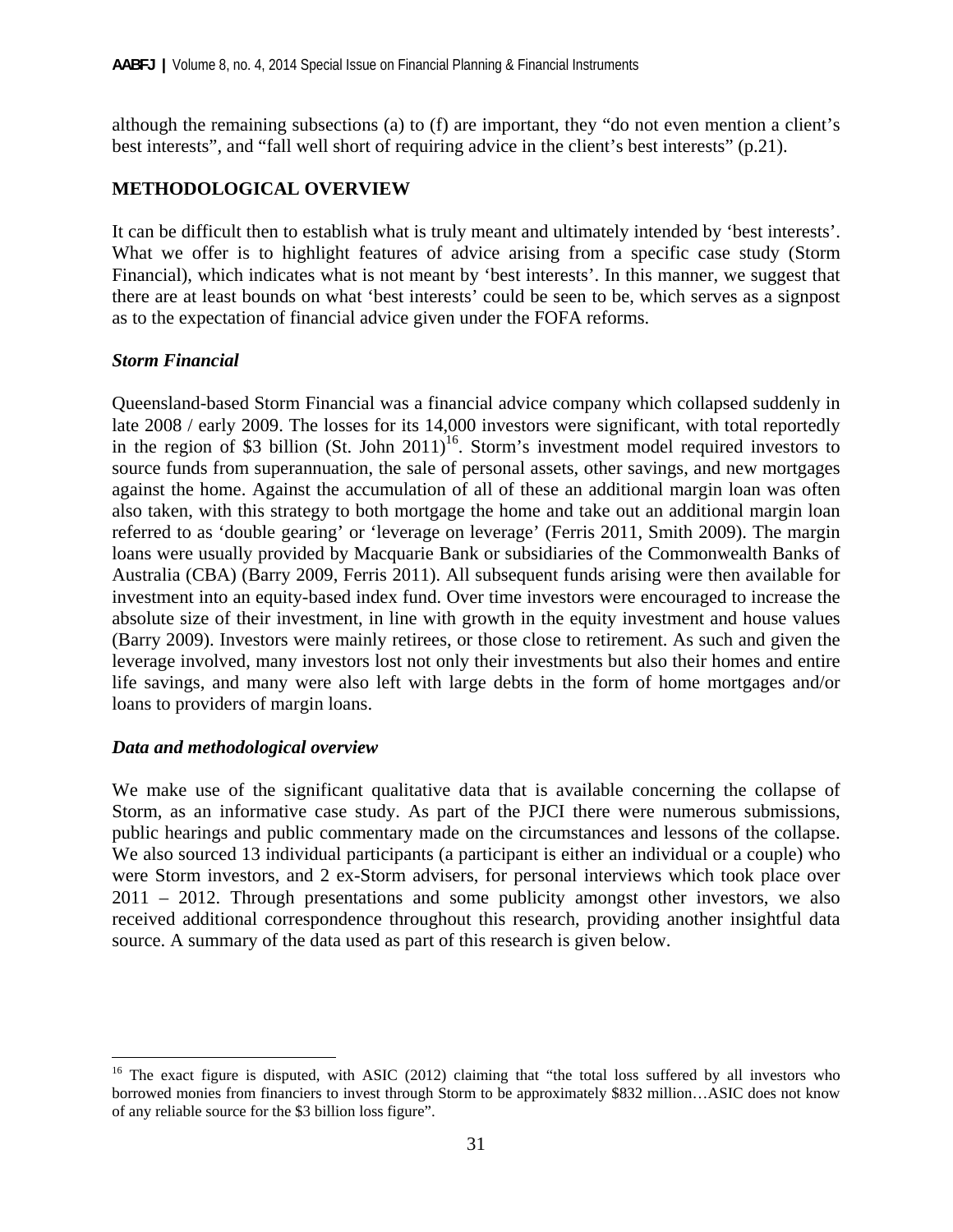| Source of Data <sup>17</sup> | <b>Description</b>                  | Volume of data                         |
|------------------------------|-------------------------------------|----------------------------------------|
| Submissions to               | Anyone with an interest in the      | 398 publicly available submissions,    |
| <b>PJCI</b>                  | purposes of the PJCI could make     | constituting 2,879 pages of written    |
|                              | a public submission.                | material.                              |
| Public hearings of           | Public hearings were held as part   | Nine public hearings, with 40 distinct |
| <b>PJCI</b>                  | of the PJCI throughout Australia    | parties (106 individuals) appearing    |
|                              | in 2009.                            | and giving testimony, giving rise to   |
|                              |                                     | 823 pages of written transcripts.      |
| <b>Interviews</b>            | 15 interviews with ex-Storm         | 21 hours of recorded conversation,     |
|                              | investors and ex-Storm advisers     | and 402 pages of interview             |
|                              | took place over 2011-12.            | transcripts.                           |
| <b>Observations</b>          | Observations were taken at          | N/A                                    |
|                              | interviews; and observations of     |                                        |
|                              | many commentators are available     |                                        |
|                              | through media and reports.          |                                        |
| Other                        | Various feedback was                | Written comments from eight            |
| correspondence               | received from other parties,        | financial advisers and seven           |
|                              | arising from presentations and      | additional ex-Storm investors;         |
|                              | earlier production and distribution | numerous verbal feedback and           |
|                              | of 2 industry journals $^{18}$ .    | insights.                              |

*Table 1: Summary of data sources* 

Deducing key findings from such a large quantity of qualitative data is not straightforward, and demonstrating the validity and credibility of these findings is also challenging. The approach adopted to draw out key findings was based on elements of grounded theory and narrative analysis, and ensuring that these findings represent a reasonable series of insights into what is resident within the underlying data was enhanced through the use of several procedures considered to be reasonable in the qualitative research literature. This included the use of participant quotations, peer review, purposeful sampling, thick description, member checking, triangulation, and mechanically recorded data. To place this in context, engaging in at least two out of eight named key procedures is considered reasonable<sup>19</sup>. A full discussion of strengths and weaknesses of such qualitative approaches, the detail of the analytical steps taken, and the rationale for the validation procedures adopted is given in Bruhn (2013).

 $17$ <sup>17</sup> Public Submissions and transcripts of public hearings can be sourced from http://www.aph.gov.au/Parliamentary\_Business/Committees/Joint/Corporations\_and\_Financial\_Services/Completed \_inquiries/2008-10/fps/index

<sup>&</sup>lt;sup>18</sup> Presentations have included those to: ANU colleagues (2011, 2013); a US Society of Actuaries conference (2011); an academic, actuarial and regulatory audience at the University of Auckland (2012); MLC financial advisers (2014); the Actuaries Institute Financial Services Forum (2014); and the ACT branch of the Statistical Society of Australian (2014). The two industry papers produced early in the research were: 'Surprises from Storm' (*Journal of Financial Advice* August 2012), and 'Aftermath of a Storm' (*The Australian Journal of Financial Planning* March 2013).

<sup>&</sup>lt;sup>19</sup> These are (a) prolonged engagement and persistent observation, (b) triangulation, (c) peer review or debriefing, (d) negative case analysis, (e) clarifying researcher bias, (f) member checks, (g) thick description, and (h) external audits (Creswell 1998, cited in Anfara et al. 2002, p.30).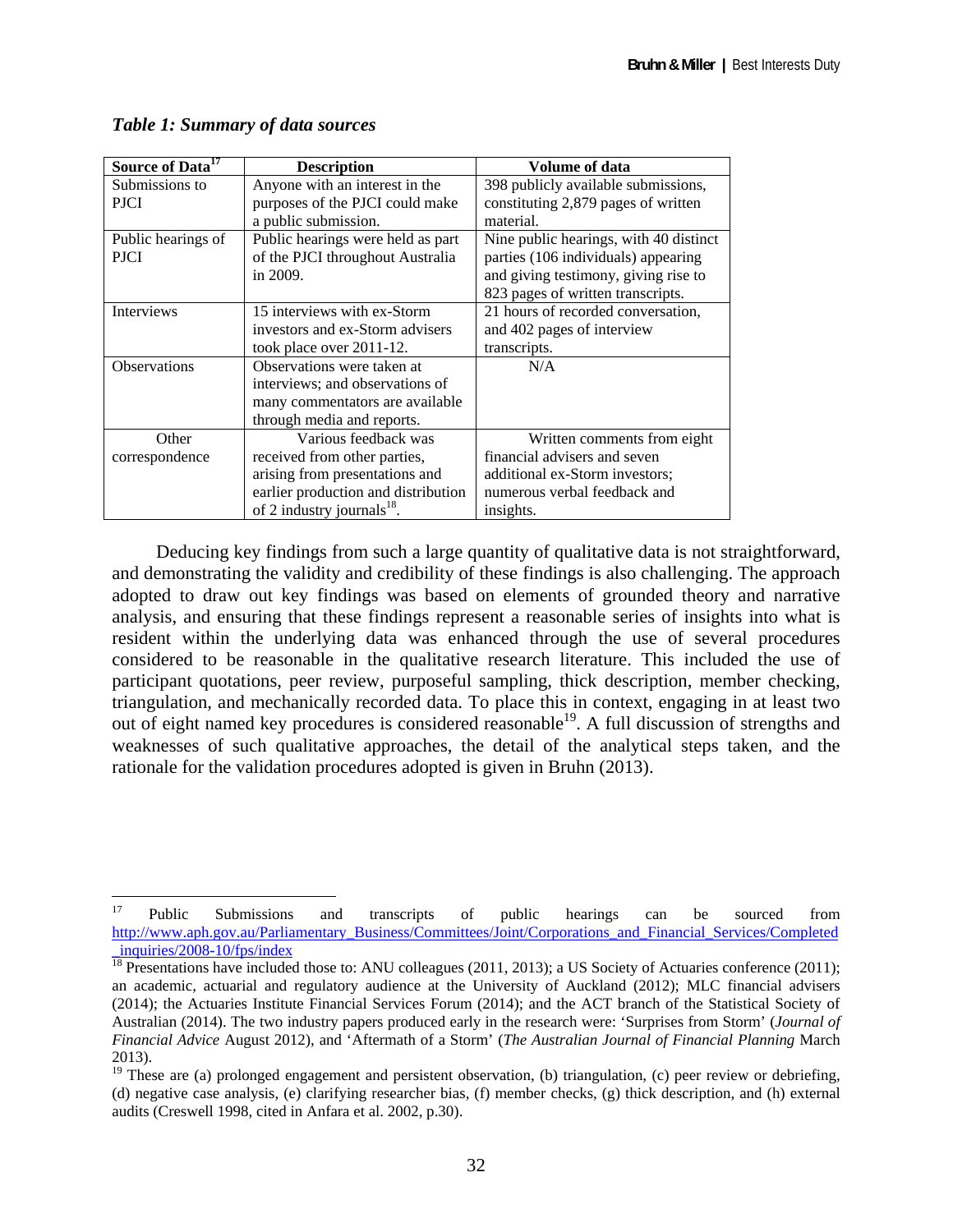#### **ESTABLISHING BOUNDS ON 'BEST INTERESTS'**

In terms of submissions made to the PJCI, 14 out of 43 public submissions from financial planning businesses and seven out of 21 financial service organisations / institutes / associations documented some concern about the overall strategy offered by Storm. The major areas commented on were risk levels and tolerance, assumptions underlying the investment strategy, the use of the one-size-fits all approach, the use of debt, and the self-selection aspect of investors joining Storm. We also consider that 'concentration risk' is highly relevant. We give an overview of the specific concerns expressed about Storm's strategy, using a selection of views from the available data, to inform the debate about what is represented by a 'best interests' duty<sup>20</sup>.

#### *Risk levels and tolerance*

Two aspects of risk were highlighted. The first of these was that the overall level of risk was inappropriate and too high given the likely tolerance levels of the target market of more mature investors. The Institute of Actuaries of Australia bluntly asserted that the strategy adopted, 'on any objective test, is inappropriate and involves an excessive level of risk, given their circumstances' (submission 319). Various financial advisers also offered a critique, one stating that the advice was 'grossly irresponsible' due to the predominance of investors near 'the end of the wealth accumulation stage of their lives' having 'no prior exposure to the stock market or indeed leveraging' (submission 332). In other words, and according to another financial adviser company, 'they simply took no account of the clients' financial risk tolerance' (submission 324).

A second aspect of risk concerned the communication of that risk to investors. Storm offered all prospective investors a series of education seminars, to equip investors with a good understanding of all aspects of the investment (Dias 2009). Attendance was a general requirement prior to making a decision to proceed, and the process could take up to six months. Ferris (2011) states that these educational seminars were lengthy and had supporting written material, including 100-page long statements of advice<sup>21</sup> which, unfortunately, many investors 'did not understand'. AXA's submission (385) to the PJCI also commented on this issue:

It seems unlikely that so many people would have mortgaged the family home, their only asset, if they had understood that there was a significant risk that they could lose it as a result of a decline in investment markets.

#### *Assumptions underlying the investment strategy*

1

Many observers commented that Storm's advice model was predicated on a poor understanding of market fundamentals. One financial company stated that the overall failure was due to the assumption of 'the Stock Market continuing to "bull run"' (submission 330), and fairly blunt

 $20$  It is noted that Storm's founder, Emmanuel Cassimatis, gives a defence of many aspects of Storm's strategy to PJCI members in the Brisbane public hearing of 3 September 2009. An ex-Storm adviser presents a similar case in the Cairns public hearing of 1 September 2009, with his overall view that the key issue is not one of Storm's strategy but rather the action(s) of the behaviour of the CBA, a key credit provider associated with Storm's advice model.

 $21$  However, although some risks were given in writing, these were "apparently undermined by verbal assurances" from the trusted Storm advisers. The Storm investors were repeatedly assured that their homes were not at risk" (Ferris 2011).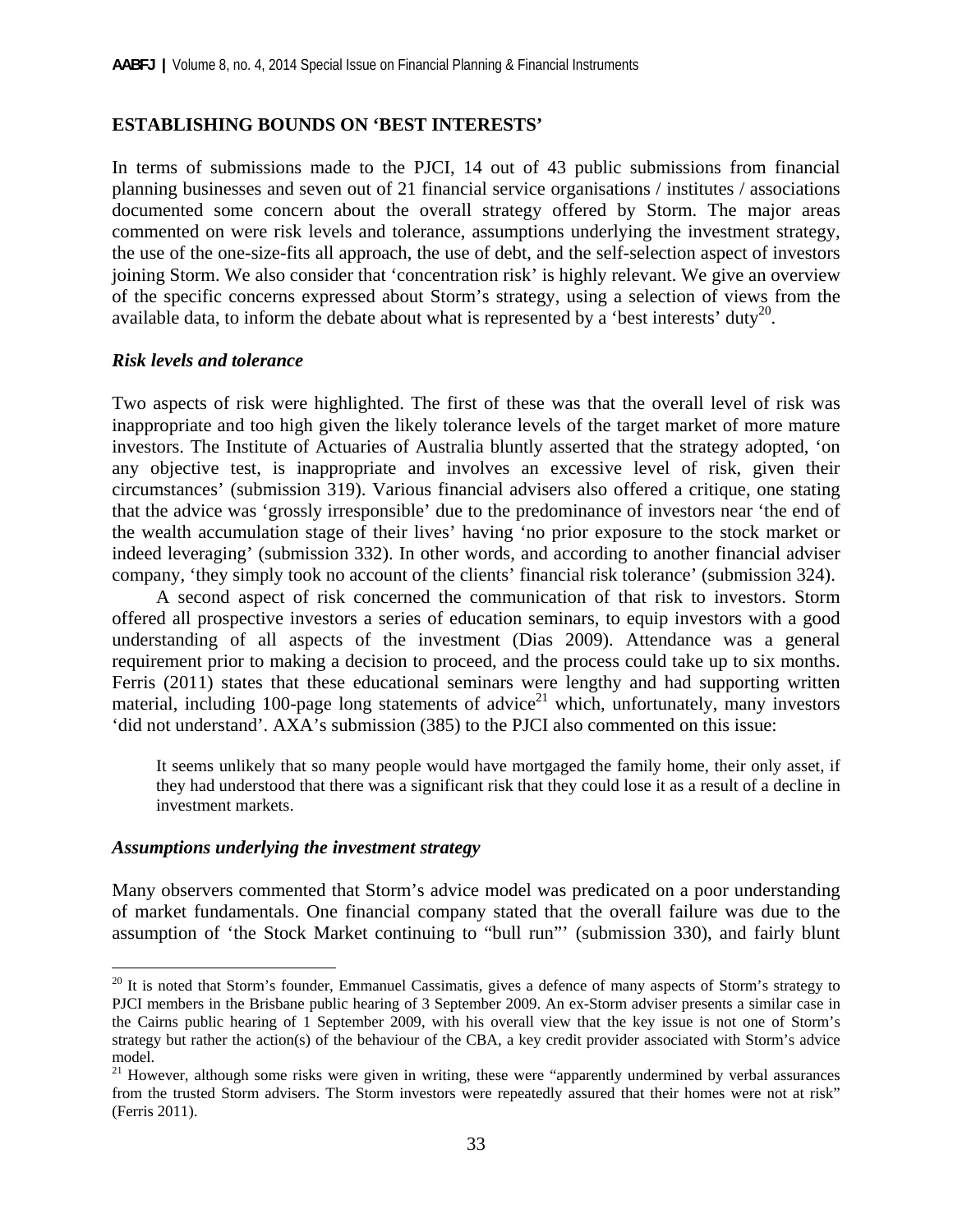assessments were also provided by other financial planners (for example, submission 168). Another financial adviser observed that it was the combination of underlying beliefs about the market, with other risk factors within the Storm model that represented the real crux of the risk at play:

No planner worth their salt should claim to be able to pick the timing, or even frequency of share market volatility. Where a client presents though at close to the end of their working career, without other significant financial resources, there are enough knowns to tell a good planner that a gearing (and double gearing on top!) strategy is not appropriate. (email from financial adviser, June 2013)

It is opportune here to highlight one aspect of the basis underlying the investment strategy, as put forward by Storm. We refer to the following excerpt:

*Senator McLucas:* What did the (education sessions offered by Storm) cover?

*Mr Cassimatis*: It covered technical aspects of finance, the psychology of investing, accounting principles, financial principles and risk. Specifically, because our space was leverage, it gave explanations as to how wealth can be enhanced significantly using leverage, and it also gave quite horrific examples of how equity gets destroyed when markets are negative, but then in the end it is the averages that count. (Brisbane public hearing of 3 September 2009, p.22)

It may be that the reference above to the primacy of 'average returns' is meant to highlight that such strategies require a long term rather than short term horizon and as such it is long term *trends* that are more important than shorter term fluctuations. Other than the risks involved with gearing, with such an inference we have little issue. If however there is a belief that a long term *average returns* are what count most of all, then this misses the key point of risk.

A simplified example makes this clear. Suppose a strategy starts off with \$100 of assets and \$x of liabilities by way of margin loan (to give net assets of \$(100-x) and a loan to value ratio (LVR) of x%), and that at the end of each year the overall position is rebalanced, through extra loans for further investment, to maintain that LVR of x%. Then, consider two scenarios:

- (1) returns are +20% per annum for 9 years and then -50% in year 10;
- (2) returns are +9.94% for each of 10 years

Both cases have the same 10-year average geometric return. Yet, the relative net positions after 10 years vary enormously under various LVRs, as per the following:

| $LVR$ (%) | <b>Net position (assets minus</b><br>liabilities) after 10 years under: |              | Difference between outcomes,<br>expressed as a % of the net assets |
|-----------|-------------------------------------------------------------------------|--------------|--------------------------------------------------------------------|
|           | Scenario (1)                                                            | Scenario (2) | held at $t = 0$                                                    |
| 40%       | $+ $133$                                                                | $+ $278$     | 242%                                                               |
| 50%       | \$0                                                                     | $+ $307$     | 614%                                                               |
| 60%       | $-$ \$384                                                               | $+ $368$     | 1,880%                                                             |
| 70%       | $-$1,985$                                                               | $+$ \$525    | 8,367%                                                             |
| 80%       | $-$15,360$                                                              | $+ $1,130$   | 82,450%                                                            |

#### *Table 2: Outcomes of investment scenarios with margin lending*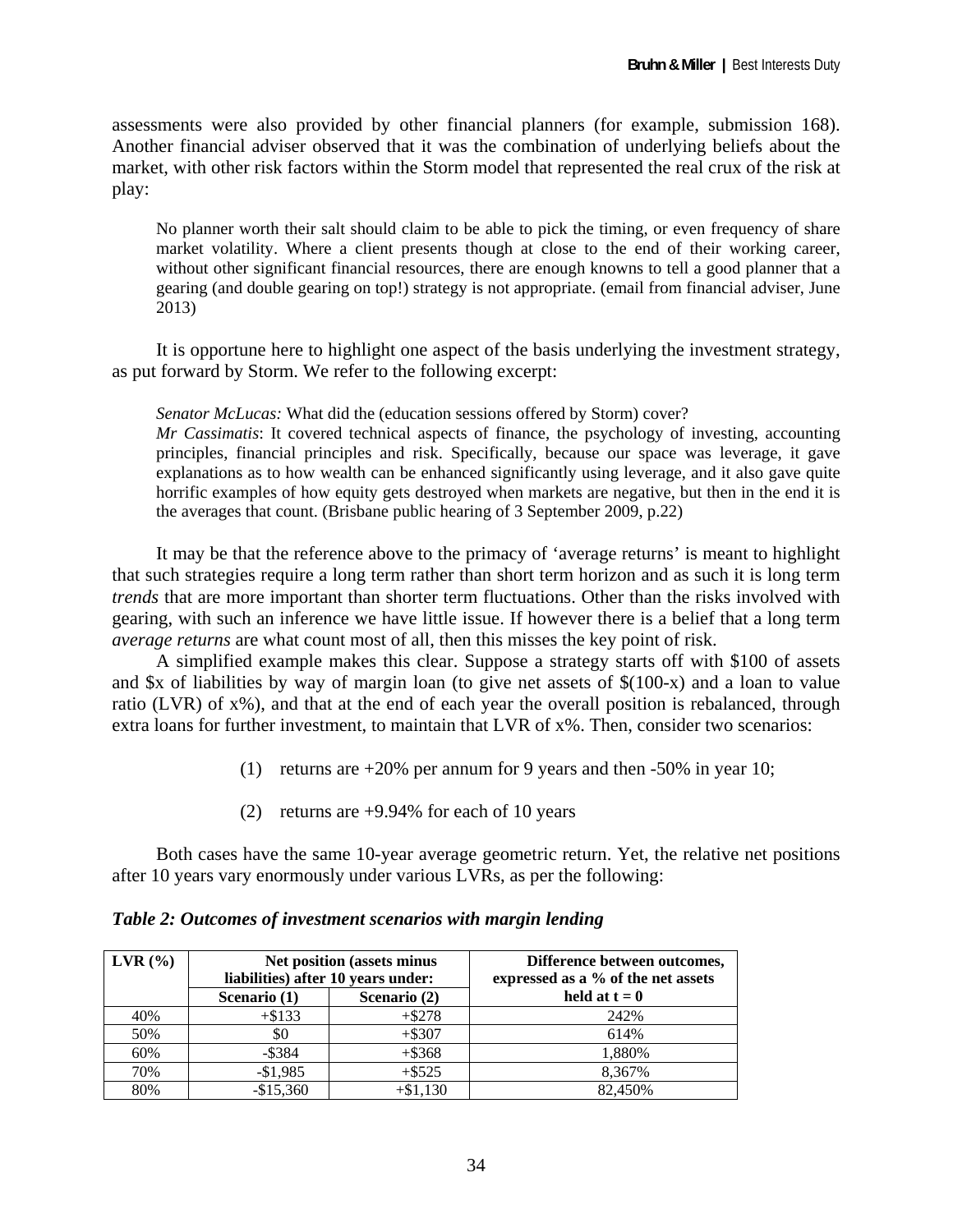Notably, to focus on the differences in LVRs in terms of investment outcomes, this analysis assumes an interest rate of 0% on the margin loan itself. With an interest rate of approximately 10% on the margin loan, then the higher the LVR, the more pronounced also this interest burden would be. Clearly, any geared strategy can be under severe stress unless it is very conservative, and merely an average return being reasonable says nothing about the underlying risk involved. Yet, the ten-year annual geometric return of +9.94% for both scenarios is attractive and in any appeal to a long term horizon, the associated risks may not be understood, or may be underplayed.

#### *One size fits all*

 $\overline{a}$ 

Another criticism was the use of a 'one-size-fits-all' strategy whereby the same model of advice and product was given to investors, regardless of their personal circumstances (Barry 2009, Ferris 2011, Smith 2009). The inappropriateness of this was not necessarily the product itself in isolation, but the matching of the product with those for whom it was unsuitable. For example, those with low incomes would be at the mercy of adverse interest rate movements on the loans, and particularly for those who had ceased work, this risk was exacerbated (Smith 2009). Furthermore, despite a long term investment horizon being more appropriate for Storm's model of high levels of debt in conjunction with large up front commissions, the target market was predominantly retirees or those close to it. The additional high levels of gearing on that debt make for a risky overall concoction, yet such highly geared strategies were recommended to those who could ill-afford it (Ferris 2011). And, even if all the above criteria were satisfied by a particular investor, that investor should also have a high level of knowledge of the intricacies and detail of the overall strategy. Yet this too was unlikely in many cases, particularly with respect to the risks posed by the leveraging strategy (Smith 2009).

The fact that Storm's founders and ex-Storm advisers also suffered from their own personal losses strengthened the criticism in some quarters of the inappropriateness of the advice<sup>22</sup>. The suggestion and adoption of a certain level of risk tolerance and appetite by a potential investor is not made more appropriate or credible, simply because the adviser has adopted this for themselves<sup>23</sup>. In this sense, it is an ironic twist that a product can be made more appealing via an adviser's personal assurances, when on closer inspection this is misleading in the financial context where investors are not homogeneous agents. In fact, doing so does not heed relevant legal and professional guidance to 'know the client' and ensure the tailoring of advice specifically to that client.

The issue of advice not being suitable for individual circumstances was widely commented on – for example, the CEO of IFSA<sup>24</sup> (Canberra public hearing of 28 August 2009, p.53); a financial consulting group (Melbourne public hearing of 26 August 2009, p.96); and submissions

<sup>&</sup>lt;sup>22</sup> "The founders of Storm... along with most advisers and key staff, are all in the same boat as some of our clients. We have all followed the same investment and lending within our portfolios, have our homes mortgaged and have suffered the declines in the markets due to the financial crisis…while this is no consolation, we are sure it proves we have not acted differently for ourselves. Being in the front line of course makes us the first casualties" (Storm founder Emmanuel Cassimatis, cited in Raggart 2009).

 $23$  Indeed, "whilst it's not unreasonable for the baker to say that he eats his own bread it is clearly inconsistent for a financial planner to give all his clients a similar and very risky strategy even if it is the same one he has adopted for himself" (FinaMetrica 2009).

<sup>&</sup>lt;sup>24</sup> The Investment and Financial Services Association.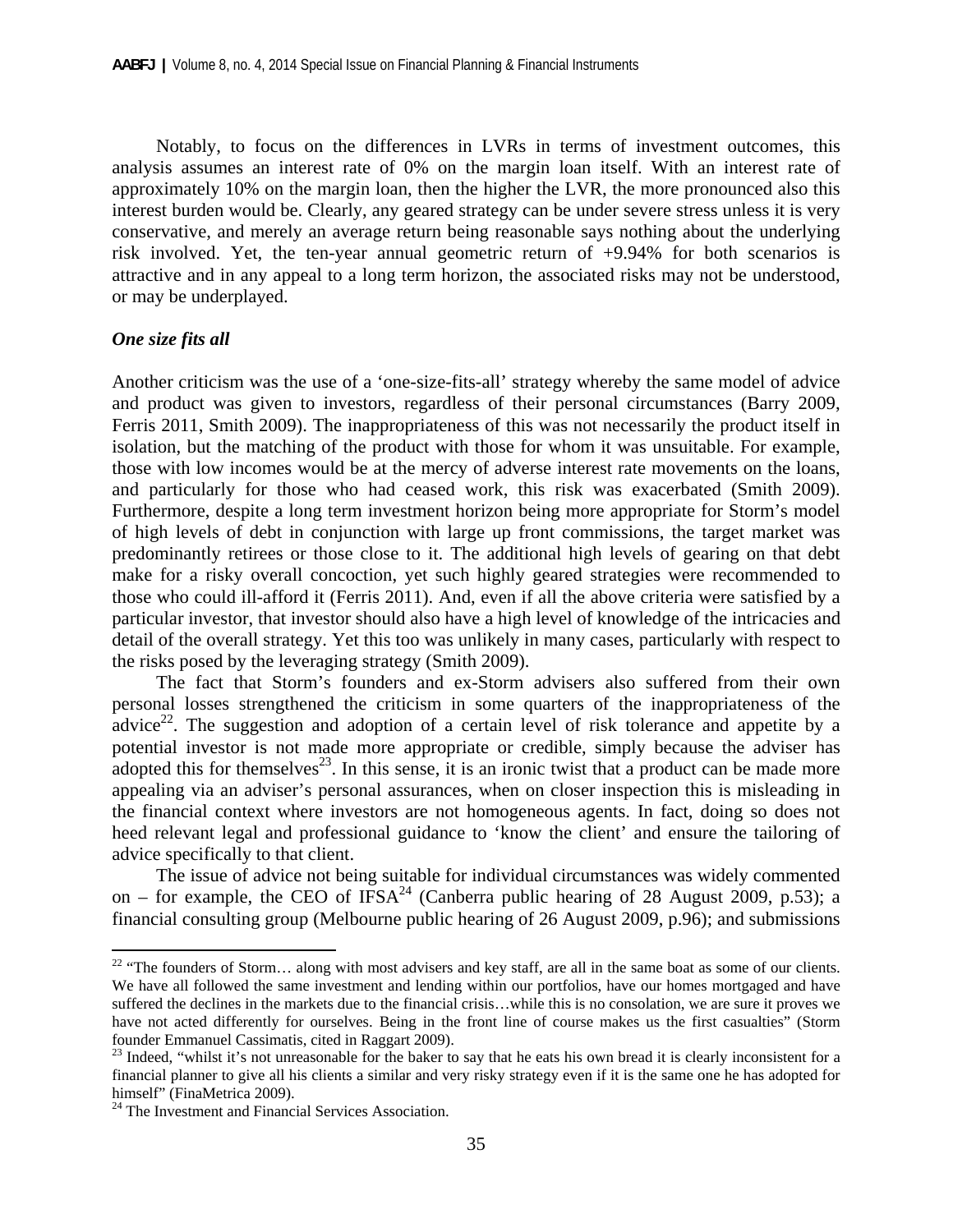154, 293 and 385 from consulting group AEC, a financial planning company, and AXA, respectively. Another financial planning business expressed their concern as follows:

They simply offered one solution, which was for clients to borrow heavily against their homes and to use this to leverage further into margin loan and invest 100% into Australian shares… (they) had a square hole and jammed people into it no matter their shape and size… Storm Financial had clients on the Aged Pension and minimal other income signing up to borrow \$1 million. Irrespective of market conditions, how is that appropriate financial advice? (submission 178)

An ex-Storm adviser commented succinctly in an interview their reflection on not having a 'solution for each individual person', in that 'you don't have one solution fits all, that's bulls---'. Another ex-adviser also commented on this aspect of Storm's approach:

The one size fits all…that was a problem because they were lumping retirees in with the general public and that's where most of the problems have emerged… the one size fits all obviously, clearly doesn't work. It doesn't work because the guy in Cooktown requiring \$90 a week and being genuinely happy, needs a plan very different to the guy that wants two planes. [interview with ex-Storm adviser]

#### *Self-selection*

Storm's approach to let potential investors 'opt-in' to their commoditised, rather than individualised advice offering (with advice effectively 'packaged' as a part of the product), was also commented on. Indeed, this process of 'self-selection' into Storm's model was the mechanism for the 'one-size-fits-all' issue arising, but there were subtleties to it that deserve mention.

The FPA's deputy CEO described the practice of self-selection where 'clients were asked to qualify themselves as being suitable for the strategy' as 'very uncommon'. Clients were effectively asked by Storm, 'if you want to achieve these goals and these outcomes then this is the sort of client you need to be… (are you) that client?' In other words, 'clients were invited to qualify themselves into the relationship', which Senator Mason of the PJCI bluntly assessed as a breach of professional expertise: 'This is a professionalised industry. You cannot let people prequalify and determine what they think they are' (Canberra public hearing of 28 August 2009, p.30). The Institute of Chartered Accountants in Australia also picked up critically on this issue, with their view that 'the responsibility still goes back to the adviser and the advice being provided'. Further, they added that:

The client may self-select and say, 'I am interested in going forward with this,' but in the current environment it is still the responsibility of the adviser to provide appropriate advice… part of the role of the adviser is to say, 'This is not appropriate for you.' …if a person is retired, is paying off their home and is elderly, gearing is not an appropriate option, and if the client is saying, 'This sounds great; I want to head down that track,' a professional needs to take a position and say: 'No, it is not appropriate for you. There are other solutions.' (Sydney public hearing of 4 September 2009, p.15).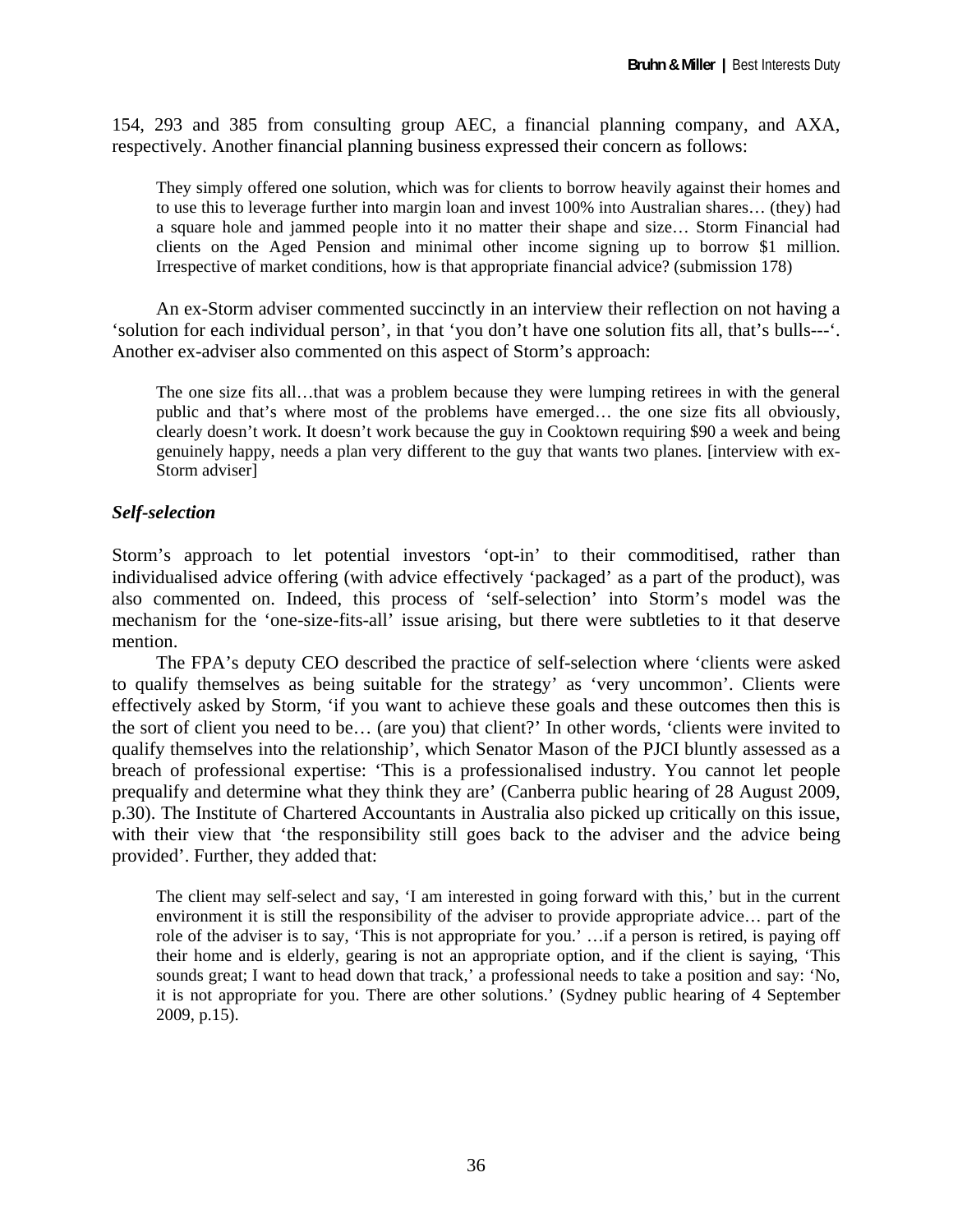## *The use of debt*

The use of margin lending is one of the more debated issues within the overall strategy adopted by Storm. Certainly there was little to support its utility to the extent, market and manner adopted by Storm, but nevertheless it was not necessarily considered an inappropriate strategy *per se*. For example, the CEO of MLC Limited stated that margin lending can be 'an appropriate product' (Melbourne public hearing of 26 August 2009, p.14), a financial adviser stated in email correspondence that 'gearing is a legitimate strategy for the right type of client' (April 2013), and IFSA stated their view that 'a high level of leverage is, in and of itself, (not) inappropriate for retail investors' (submission 317).

Furthermore and despite their poor experiences, some interviewed investors still held it to be a workable approach in some circumstances, albeit with different parameters to that which they had with Storm:

*Husband:* We've got a friend here who is one of the richest guys (locally) and he says, "Quite frankly, it sounds like a pretty good scheme to me except you were very unlucky for it to have hit the global financial crisis."

*Wife:* And that it was too highly geared…. the model itself would have worked if it had been geared at about 25 per cent. (interview with Storm investors)

Another interviewed ex-investor has actually gone into a gearing strategy again, but with more conservative parameters. An ex-Storm adviser also continues to attest to the value inherent with gearing strategies, but on reflection with more regard being paid to the risks involved:

I used the model well before I got involved with Storm and it works… the issue here was the borrowing… it was just far too much… the model unquestionably works if the debt levels were set at appropriate levels much more moderate than they were… the level of debt to pensioners, to people who weren't working, was crazy... you either had to be employed, you had to have a very good understanding of where we were going… on reflection, gearing for retirees is dumb, right? … Now with the benefit of hindsight, it doesn't work for retirees at the level of debt that was loaded. (interview with ex-Storm adviser)

The aspect of risk is therefore a key concern of such arrangements, reiterating earlier comments. Despite stating that leverage can be appropriate, IFSA also cautioned that important and additional risks are also involved (submission 317), and the CEO of the Association of Financial Advisers stated that any margin lending product should be "handled with care", and any double-geared margin lending product should be "handled with serious care' (Sydney public hearing of 4 September 2009, p.42). The CEO of Macquarie Bank also testified that their advice to customers includes a statement of the additional and significant risks involved, and management thereof:

'Be conservative in the amount that you borrow, always borrow within your capacity so you can accommodate any interest-rate rises, check the lending ratios before implementing the plan, diversify your investments, reinvest dividends to reduce your loan as a proportion of your total portfolio, make interest payments regularly, ensure that you have stable cash flow to meet interest payment obligations, monitor your investments closely, and invest for the long term'. (Canberra public hearing of 28 October 2009, p.15)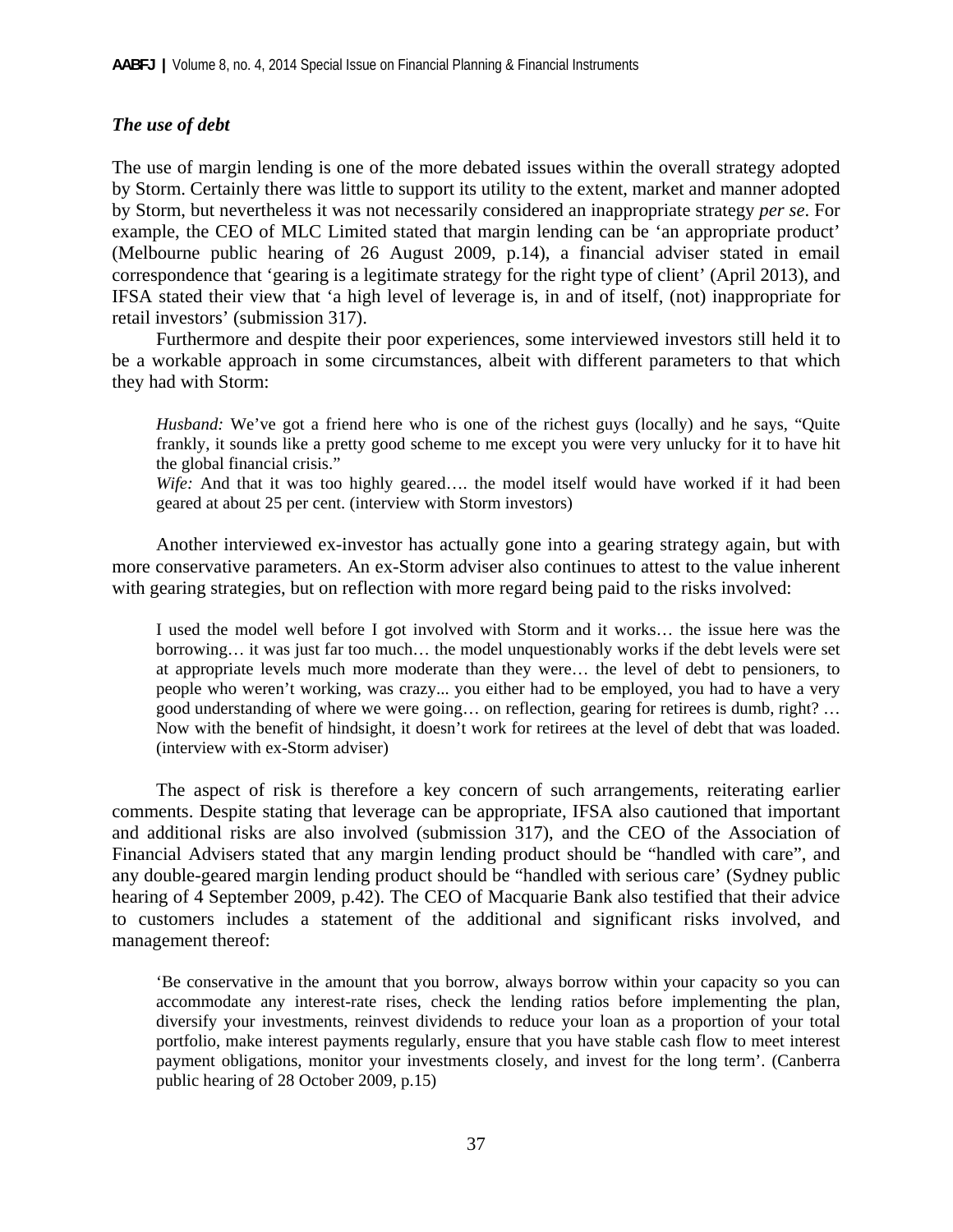## *Concentration Risk*

A major shortfall of Storm's model that many investors would have been oblivious to is what we term 'concentration risk'. Some interviewees made an analogous comparison of the strategy to borrow against both the home and against total investment assets via a margin loan, with that of taking out a mortgage for home purchase. Whilst both are similar in that money has been borrowed, there is little further common ground. The ability to service a mortgage depends on the borrower's income (and if investment earnings were available, they would be independent of that income). In contrast, the ability to service both a mortgage and investment loan under Storm's model predominantly depends on investments held. However, when investment values fall and thereby raise the LVR, income from those investments is also likely to fall, compromising the ability to service the loans. Depending on the size of money put aside for a cash 'dam' (as labelled by Storm) to provide for living and interest expenses, a point will be breached when servicing the loans themselves is under pressure, adding further pressure on the LVRs. In other words, when it rains (investment markets drop), it doesn't just pour (LVRs increase due to decreasing investment values), it actually turns torrential (loan servicing runs the risk of being compromised, on both mortgage and investment loans). This does not make such a strategy inappropriate for all people, but in all probability it was inappropriate for the majority of Storm's investors. One financial planner made this point:

When you borrow to invest you should have cash flow to support that. Essentially, this model borrowed the cash flow, and that is where everything started to tumble down. If I am doing margin lending and, indeed, if I am doing double gearing… I have got to have the cash flow to support it. The failing here was about borrowing to pay for it as well as to build that wealth to pay for their retirement lifestyle. (Cairns public hearing of 1 September 2009, p.95)

Overall, where a defence of the overall strategy has been given (such as in the public hearings mentioned in footnote {20}, as well as in submission 281), we note further that: (1), those who actually paid out margin loans suffered major losses as well; and (2), the concentration risk above would trump most reasonable protective measures in a big enough market fall (short of having costly cash 'dams' and ratios set at levels so as to render the leveraging strategy pointless). Furthermore, although it is clear that the GFC was the catalyst that led to Storm's collapse, this was not the basis for the overall criticism of Storm's strategy. As the CEO of IFSA attested:

The requirement for appropriate advice is significant. We believe that the activities of Storm with respect to some of their clients were not appropriate. They did not give appropriate advice. And that act existed well before the crisis. (Canberra public hearing of 28 August 2009, p.59)

## **CONCLUSION**

Recent reforms have introduced the concept of a 'best interests' duty in respect of professional financial advice. The need for quality finance is significant, and as such this reform seems timely. Yet, the value of financial advice is very hard to assess, which generates a significant challenge in defining and applying what is meant by 'best interests', for the benefit of consumers, regulators, and indeed advisers themselves.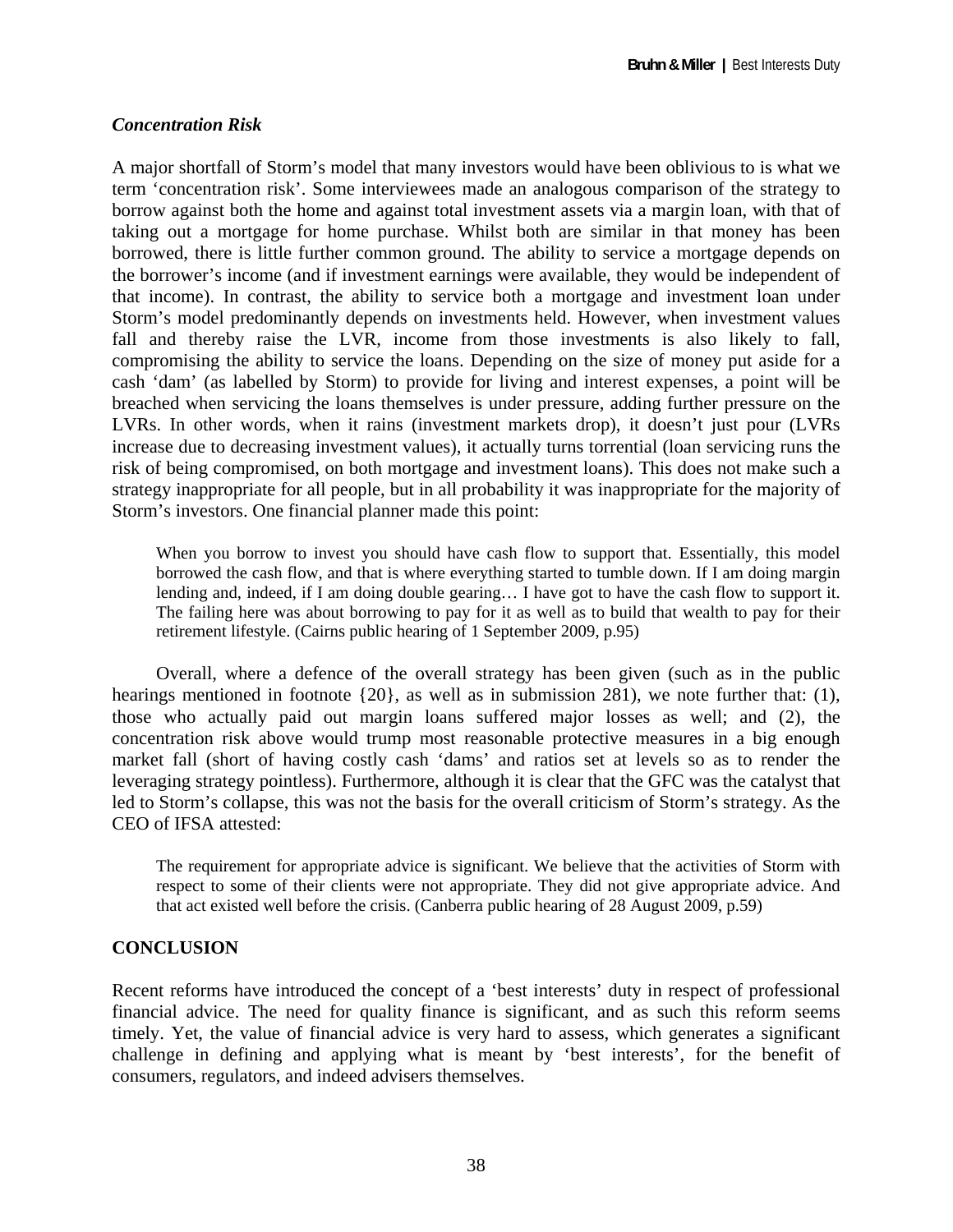By referring to the collapse of Storm Financial as a case study, we offer some further discussion on what might be described by a best-interests duty. Some major lessons from Storm's collapse suggest that this duty could, depending on the specific situation, give attention to the following key aspects:

- $\triangleright$  Risk levels and tolerance of the individual customer. These cannot be merely assumed, especially if risk is not presented in a way which is meaningful to the customer. Neither can it be assumed that the customer applies similar levels of importance to potential gains and losses;
- $\triangleright$  Clarity and communication about the underlying assumptions made regarding the investment strategy, particularly regarding the belief of the adviser as to the nature and features of market returns and behaviour;
- Advice must be individualised to a customer's explicit beliefs and expectations about risk, and their own goals. Blanket statements, generalised assumptions, and a lack of some defined goal are likely to render a best-interests duty intractable;
- $\triangleright$  The use of debt and additional borrowing, in any shape or form, should be replete with warnings about its use in the context of an individual's own risk appetite and goals;
- $\triangleright$  The advice process should allow, and perhaps even promote, the right of the customer to seek alternative advice for either holistic or piecemeal aspects of the advice being offered;
- $\triangleright$  The choice to proceed with a certain course of action may be the right of a customer, but this does not obviate the requirement for an adviser to exercise judgement and caution if they believe this is not the best course of action to take, given the risk appetite and goals of the customer;
- $\triangleright$  Particular risks reside within certain strategies that may not be obvious to adviser nor customer, such as 'concentration risk'. It is possible that a best-interests duty could require a mandated element of professional peer review in terms of process, or specific recommendations being made.

We do not believe that there is any 'silver bullet' to specify what is meant by a bestinterests duty. Advice itself necessarily involves judgement and it delivers outcomes which are probabilistic in nature. However, the key aspects arising from the case study of Storm are that personalised advice which explicitly accounts for a customer's goals and risk appetite is essential, as is the relationship between goals and risk, and as is the clear and unambiguous presentation of risk in terms that is meaningful to whom it relates.

## **References**

- Allen, DE, McGoun, EG & Kester, GW 2000, 'A sociological explanation of financial market growth', *International Review of Financial Analysis*, vol. 9, issue 4, Winter 2000, pp. 421- 432. http://dx.doi.org/10.1016/S1057-5219(00)00040-5
- Anfara, VA, Brown, KM & Mangione, TL 2002, 'Qualitative analysis on stage: Making the research process more public', *Educational Researcher*, 31(7), pp. 28-38. http://dx.doi.org/10.3102/0013189X031007028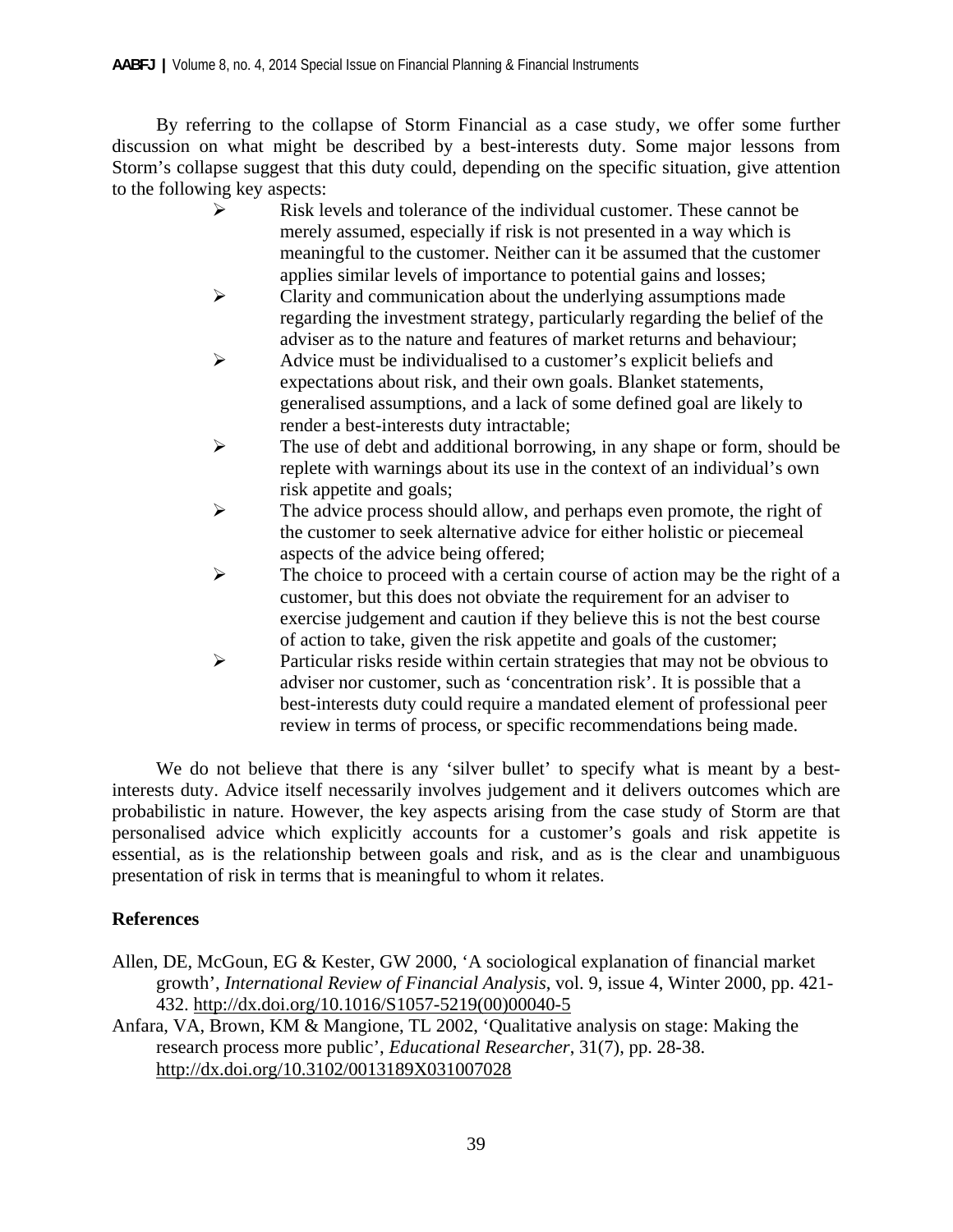- ANZ (Australian and New Zealand Banking Group) 2002, 'ANZ Survey of Adult Financial Literacy in Australia - Final Report', Roy Morgan Research.
- \_\_\_\_\_: 2005, 'ANZ Survey of Adult Financial Literacy in Australia', AC Nielson Research.
	- \_\_\_\_\_: 2008, 'ANZ Survey of Adult Financial Literacy in Australia', The Social Research Centre.
- \_\_\_\_\_: 2011, 'ANZ Survey of Adult Financial Literacy in Australia', ANZ and Roy Morgan Research.
- ASIC (Australian Securities & Investments Commission) 2003, 'Financial literacy in schools', Consultation paper 45 (June 2003),

http://www.asic.gov.au/asic/pdflib.nsf/LookupByFileName/FinLit\_schools\_DP.pdf/\$file/Fi nLit\_schools\_DP.pdf.

\_\_\_\_\_: 2012, 'ASIC and CBA Storm Financial settlement',

http://www.asic.gov.au/asic/pdflib.nsf/LookupByFileName/ASIC-and-CBA-Stormfinancial-settlement-19-November-2012.pdf/\$file/ASIC-and-CBA-Storm-financialsettlement-19-November-2012.pdf, accessed 22 November 2012.

\_\_\_\_\_: 2014, 'Review of retail life insurance advice', Report 413 (October 2014), https://dv8nx270cl59a.cloudfront.net/media/2012616/rep413-published-9-october-2014.pdf.

- Barry, D 2009, 'Ripoll Committee report tells a tale of Storm Financial greed', Woolly Days Blog, http://nebuchadnezzarwoollyd.blogspot.com.au/2009/11/ripoll-committee-reporttells-tale-of.html, accessed 20 October 2010.
- Bateman, H, Louviere, J, Satchell, S, Islam, T & Thorp, S 2010, 'Retirement Investor Risk Tolerance in Tranquil and Crisis Periods: Experimental Survey Evidence', UNSW Australian School of Business Research Paper No. 2010ACTL10 (25 August 2010), http://ssrn.com/abstract=1665948.
- Bateman, H, Eckert, C, Geweke, J, Louviere, J, Satchell, S &Thorp, S 2011a, 'Financial competence, risk presentation and retirement portfolio preferences', Australian School of Business Research Paper No. 2011ACTL03, The University of New South Wales.
- Bateman, H, Eckert, C, Geweke, J, Louviere, J, Satchell, S & Thorp, S 2011b, 'Financial competence and expectations formation: evidence from Australia', Australian School of Business Research Paper No. 2011ACTL07, The University of New South Wales.
- Beshears, J, Choi, JJ, Laibson, D & Madrian, BC 2011, 'Behavioral economics perspectives on public sector pension plans', *Journal of Pension Economics and Finance*, Vol 10, Issue 2, April 2011, pp. 315-336. http://dx.doi.org/10.1017/S1474747211000114
- Bluethgen, R, Meyer, S & Hackethal, A 2008, 'High-Quality Financial Advice Wanted!', 20 February 2008, http://ssrn.com/abstract=1102445.
- Bodie, Z, Treussard, J & Willen, P 2008, 'The Theory of Optimal Life-Cycle Saving and Investing', Session 1 in Z. Bodie, Z., D.W. McLeavey & L.B. Siegel (eds.), The Future of Life-Cycle Saving and Investing,  $2<sup>nd</sup>$  edition (February 2008), Research Foundation Publications, CFA Institute, pp. 19-37.
- Bruhn A 2013, 'What happens when it all goes wrong A study into the impacts of personal financial shocks'. Thesis for the degree of Doctor of Philosophy of The Australian National University, Canberra: December 2013.
- Campbell, J 2006, 'Household Finance', *Journal of Finance,* vol. 61, issue 4, pp. 1553-1604. http://dx.doi.org/10.1111/j.1540-6261.2006.00883.x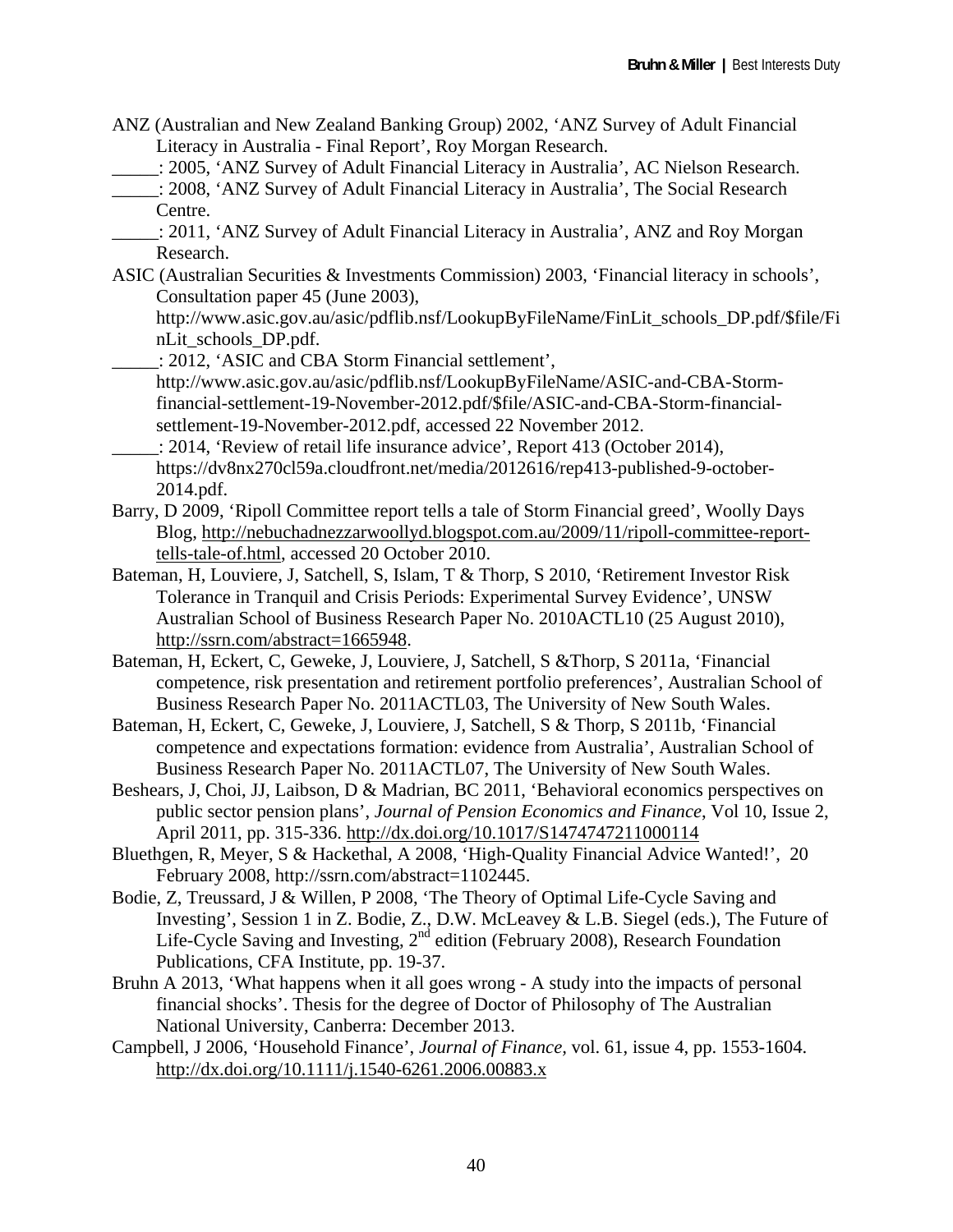- Chardon, T 2011, 'Weathering the Storm: Tax as a Component of Financial Capability', *Australasian Accounting Business and Finance Journal*, 5(2), pp. 53-68.
- Collins, JM 2010, 'A Review of Financial Advice Models and the Take-Up of Financial Advice', Center for Financial Security, University of Wisconsin-Madison Working Paper WP 10-5, September 2010.
- Commonwealth of Australia 2001, 'Corporations Act 2001', ComLaw, http://www.comlaw.gov.au/Series/C2004A00818.

\_\_\_\_\_: 2005, 'Financial Services Reform Act 2001', ComLaw, http://www.comlaw.gov.au/Details/C2005C00498.

\_\_\_\_\_: 2011, 'Future of Financial Advice Information Pack', 28 April 2011,

http://futureofadvice.treasury.gov.au/content/Content.aspx?doc=reforms.htm.

- Cowen, J, Blair, W & Taylor, S 2011, 'The Use of Scaffolding in the Financial Planning Classroom: An Australian Case Study', *Australasian Accounting Business and Finance Journal*, 5(3), 2011, pp. 3-16.
- Dias, B 2009, 'Jelich breaks his silence on Storm', Redcliffe and Bayside Herald 18 February 2009, http://redcliffe-and-bayside-herald.whereilive.com.au/news/story/jelich-breaks-hissilence-on-storm/, accessed 8 November 2011.
- Fear, J 2008, 'Choice Overload, Australians coping with financial decisions', The Australia Institute, May 2008.
- Ferris, S 2011, 'Unlocking the Equity in Your Home', *Actuary Australia*, July 2011, The Institute of Actuaries of Australia, pp. 16-19.
- FinaMetrica 2009, 'Financial Planning at the Crossroads?', February 2009, http://www.riskprofiling.com/Downloads/PR\_CR.pdf, accessed 6 September 2011.
- FLF (Financial Literacy Foundation) 2007, 'Financial Literacy: Australians Understanding Money', Commonwealth of Australia.

\_\_\_\_\_: 2008, 'Financial Literacy: Women Understanding Money', Commonwealth of Australia.

- FPA (Financial Planning Association of Australia) 2013, 'Best Interests Duty Easy Reference Guide', Financial Planning Association of Australia.
- FSA (Financial Services Authority) 2009, 'Describing advice services and adviser charging', report for the Financial Services Authority by IFF Research, June 2009, http://www.fsa.gov.uk/Pages/Library/research/Consumer/index.shtml.
- Gallery, N, Newton, C & Palm, C 2011, 'Framework for Assessing Financial Literacy and Superannuation Investment Choice Decisions', *Australasian Accounting Business and Finance Journal*, 5(2), pp. 3-22.
- Hedberg, RD 1973, 'Let's Regulate Investment Advice', *Financial Analysts Journal*, 29(3) (May-June 1973), pp. 24-26 & 102-103, CFA Institute.
- Holley, G 2014, 'FOFA changes to best interests: A storm in a tea cup?', Holley Nethercote Commercial & Financial Services Lawyers, http://www.hnlaw.com.au/site/DefaultSite/filesystem/documents/FOFA\_changes\_to\_best\_i nterests\_a\_storm\_in\_a\_tea\_cup.pdf.
- Hunt, K, Brimble, M & Freudenberg, B 2011, 'Determinants of Client-Professional Relationship Quality in the Financial Planning Setting', *Australasian Accounting Business and Finance Journal*, 5(2), 2011, pp. 69-99.
- Hunter, W, Wang, W & Worsley, A 2007, 'Retirement planning and expectations of Australian babyboomers: are they ready to retire?', *Annals of the New York Academy of Sciences*, 1114(1) October 2007, pp. 267-278. http://dx.doi.org/10.1196/annals.1396.024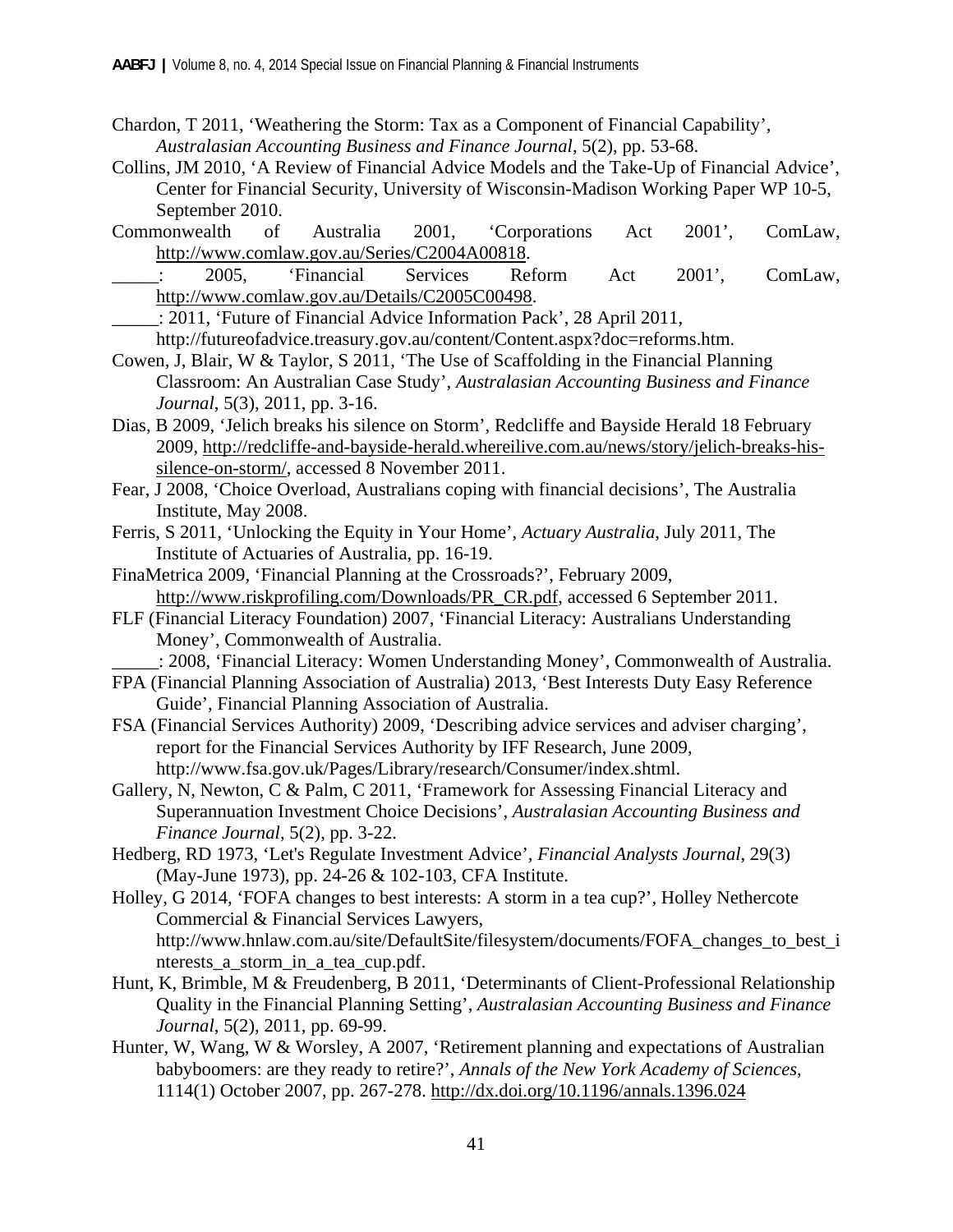Iannicola, D & Parker, R 2010, 'Barriers to Financial Advice For Non-Affluent Consumers', sponsored by the Society of Actuaries, prepared by The Financial Literacy Group, September 2010.

\_\_\_\_\_: 2011, 'Why They're Not Listening', *The Actuary*, Society of Actuaries, February/March 2011, Vol. 8, Issue 1, pp. 26-31.

- ICAA (Institute of Chartered Accountants in Australia) 2010, 'Financial advice reforms paint optimistic future for industry', Media Release of 26 April 2010, http://www.charteredaccountants.com.au/News-Media/Media-centre/2010/Financialadvice-reforms-paint-optimistic-future-for-industry.aspx.
- ISA (Industry Super Australia) 2014, 'Submission to the Senate Economics Legislation Committee: Corporations Amendment (Streamlining of Future of Financial Advice) Bill 2014'.
- Kahneman, D & Tversky, A 1979, 'Prospect Theory: An Analysis of Decision Under Risk', *Econometrica*, Vol. 47, No. 1., pp. 263–291. http://dx.doi.org/10.2307/1914185
- Kliplin, R 2010, 'Back to Basics Why People with Financial Advisers are Happier, Richer and more Purposeful', *The Australian Journal of Financial Planning*, Vol.5, No. 2, pp. 21-33.
- Lusardi, A & Mitchell, OS 2011, 'Financial literacy around the world: an overview', *Journal of Pension Economics and Finance*, Vol. 10, Issue 4, October 2011, pp. 497-508. http://dx.doi.org/10.1017/S1474747211000448
- MacDonald, BJ, Jones, B, Morrison, RJ, Brown, RL & Hardy, M 2011, 'Research and Reality A Literature Review on Drawing Down Retirement Savings', Society of Actuaries, http://www.soa.org/research/research-projects/pension/default.aspx.
- McAlexander, JH & Scammon, DL 1988, 'Are Disclosures Sufficient? A Micro Analysis of Impact in the Financial Services Market', *Journal of Public Policy & Marketing*, Vol. 7, Special Issue on the FTC (1988), pp. 185-202.
- McKee, A 2010, 'Role of Advisers within the Financial Services Market Lynchpin or Leech?', presented to the Institute of Actuaries of Australia, 5th Financial Services Forum, 13–14 May 2010, Sydney.
- Mullainathan, S, Noeth, M & Schoar, A 2012, 'The Market For Financial Advice: An Audit Study', NBER Working Paper No. 17929, March 2012.
- Murphy, B & Watts, T 2009, 'Financial Planning in Australia: Industry or Profession?', 14th Finsia-MCFS Banking & Finance Conference (pp. 1-24), Melbourne, Australia: Melbourne Centre for Financial Studies.
- Ntalianis, M & Wise, V 2011, 'The Role of Financial Education in Retirement Planning', *Australasian Accounting Business and Finance Journal*, 5(2), 2011, pp. 23-37.
- Raggart, T 2009, 'Storm Financial bosses break their silence', Townsville Bulletin 7 January 2009, http://www.townsvillebulletin.com.au/article/2009/01/07/31725\_hpnews.html, accessed 3 November 2012.
- RiskInfo 2011, 'Mixed Industry Response to FoFA Legislation', 31 August 2011, http://riskinfo.com.au/news/2011/08/31/mixed-industry-response-to-fofa-legislation/, accessed 15 September 2011.
- RWA (Rice Warner Actuaries) 2008, 'Value of Advice', Report for the Financial Planning Association, February 2008,

http://www.72financial.com.au/pdf/valueofadviceresearch.pdf, accessed 3 October 2012.